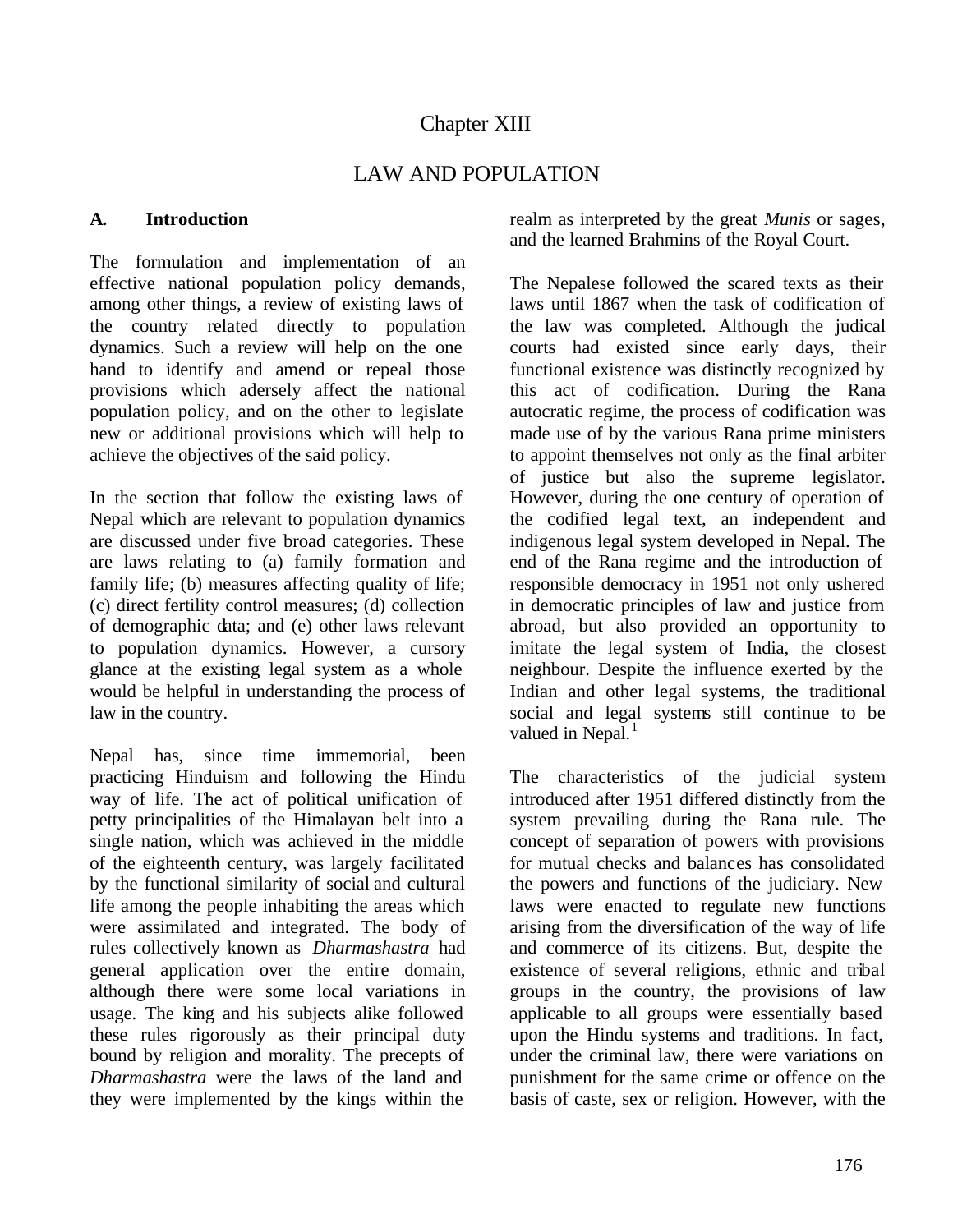enforcement of the new *Mulki Ain* (Law of  $Land)^2$  in August 1963, all crimes and penalties based upon caste and religion were abolished and equality of treatment in the operation of the law has been granted to all Nepalese citizens, irrespective of caste, creed, religion and sex.

## **B. Law Relating to Family Formation and Family Life**

## 1. *Hindu Joint Family System*

since the national way of life has been essentially base on Hindu culture and traditions, the legal principles, procedures and practices have been designed and nurtured to support and sanctify the Hindu joint family system. In the constitutionally declared Hindu kingdom, the legal system is also obliged to preserve the Hindu family kinship which is organized around patrilineally related males.<sup>3</sup> Since conception in the mother's womb, a member of the Hindu family possesses an identity, and upon birth is bestowed with rights and duties.

Under the strict rules of Hinduism, a Hindu is one who is born in the Hindu family and remains Hindu until death. There is no provision which permits conversion to Hinduism, and no person who claims to be a Hindu by conversion is accepted as a member who fails to perform any of the Hindu rites may be reprimanded, but not deprived of his religion. A non-Hindu cannot acquire membership of the Hindu community by performing any of the Hindu rites.

The Hindu joint family system regards marriage as a sacred union between a man and a woman rather than as a contractual relationship. Upon marriage, a woman becomes part of the entire family into which she is married rather than the wife of the man to whom she is married. In certain parts of the country, she becomes an additional member of the family labour force; yet in other parts she is considered to add to the family wealth through the dowry she brings in.

her role in perpetuating the family lineage by begetting a male heir is considered more important than her role as the intimate companion of the man to whom she is wedded.

## 2. *Marriage Customs and Formalities*

in the Hindu society, marriage is considered as a great event occurring only once in the life of a man and woman. It not only changes their status but also invests them with the responsibilities of family life. In order to sanctify the change in status, the Hindu traditions require the performance of certain ceremonies.<sup>4</sup> The form and type of ceremonies to be performed vary from caste to caste and place to place; but the basic performance of the ceremony is essential for a marriage to be considered valid. Any marriage or marital relationship above or below the caste hierarchy is usually considered to be totally invalid.<sup>5</sup>

According to the existing laws, a marriage could be presumed to be legal only if ceremonial formalities have been observed; or on having registered in a manner prescribed by law; or on having evinced mutual behaviour as husband and wife; or on having given birth to an offspring through sexual intercourse between the man and woman concerned. There is no legal provision which declares, or provides for declaring, the establishment of husband and wife relationship or the basis of only sexual relationship between a man and a woman. Hence, any sexual or conjugal relationship which is not within the prohibited area has to be considered as a non-marital relationship or a relationship not amounting to marriage.

Prior to the enactment of the Marriage Registration Act of 1972, only those marriages which were performed ceremonially were recognized as marriage in the strict sense; all other marriages were construed only through existence of such relationship between the partners and were recognized only if they were socially acceptable. For a long time there had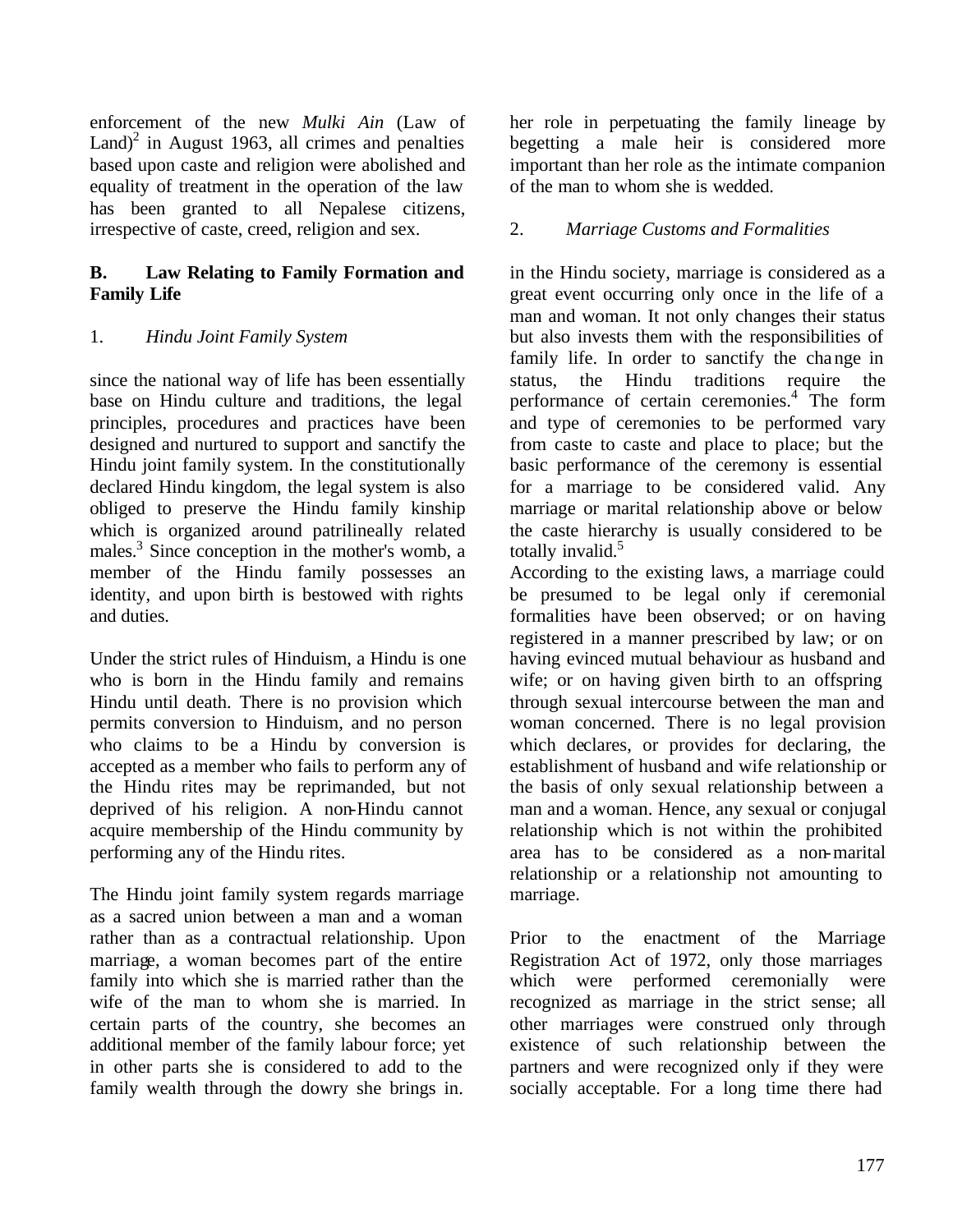existed legal differences between a married wife, an unmarried girl kept as wife, a wife brought through adultery, an openly kept mistress not brought into the husband's house and a secretly kept mistress. Such differences were done away with after the promulgation of the new code in 1963. it may be noted that the Marriage Registration Act was primarily designed to provide an alternative to the ceremonial marriage system rather than to ease the confusion in establishing the marital relationship. However, since the machinery for registering marriages has not yet been set up, it is still not improbable for a man or woman to marry unknowingly within the prohibited degree, or to marry several times through ceremonial formalities without being detected.

The law does not state specifically when a marriage could be considered to be complete. According to the Hindu system, once married, the woman is considered wife whether the marriage is consummated or not. In several areas, it is also the practice to repeat the marriage ceremony upon the "wife" attaining puberty and before she reenters the husband's house. The non-repetition of the ceremony, however, does not deprive the bride of her status as wife, nor is it sufficient grounds for the husband either to disown the wife or refuse to consummate the union. However, the new code makes provision for either of the parties to refuse to marry the other even after the completion of traditional formalities of offer and acceptance of marriage. Hence it is doubtful whether a marriage could be considered to be complete until the departure of the bride to the groom's house and also until the consummation of the wife by the husband.

## 3. *Age and Consent for Marriage*

According to the new code, a marriage can be performed upon the mutual consent of the man and woman provide it is not within the prohibited degree of consanguinity, and conforms to the restrictions imposed by other sections of the

code.<sup>6</sup> The code further provides that no man or woman should be married or given in marriage without his or her consent, and that any marriage performed forcibly without consent shall be null and void and the perpetrator shall be punished with imprisonment of up to two years. The code also stipulates that a boy between the ages 18 and 21 cannot marry or be given in marriage without the consent of his parents or legal guardians. Similar restriction apply to girls aged 16 years and over and below 18 years. The Marriage Registration Act, however, does not require any consent of the guardians perhaps because the minimum age required to qualify for registration under the Act is 22 years for males and 18 years for females. Only the mutual consent expressed through their signatures in the application form and through their personal presence is considered sufficient.

The minimum age for marriage under the existing law is 16 years for girls and 18 years for boys, but the consent of parents or legal guardians should be obtained. The consent of parents or guardians is not required if the girl is 18 years of age or over and the boy is 21 years or over. The penalty stipulated for marriages of girls below the prescribed minimum is graded according to the age at which she was married, i.e., below 10 years, 10 to 14 years and 16 to 18 years. Such marriages, however, are not void *ab initio* but could become voidable if the boy or girl upon attainment of the minimum age do not agree to such marriage.

## 4. *Marriage and Sexual Behaviour*

## (a) *Polygamy*

By and large, the Nepalese social system attaches great importance to monogamous marriages. Polygamous marriage may be said to have been practiced under exceptional circumstances such as the failure of the first wife to produce a male offspring, or as an alternative to non-harmonious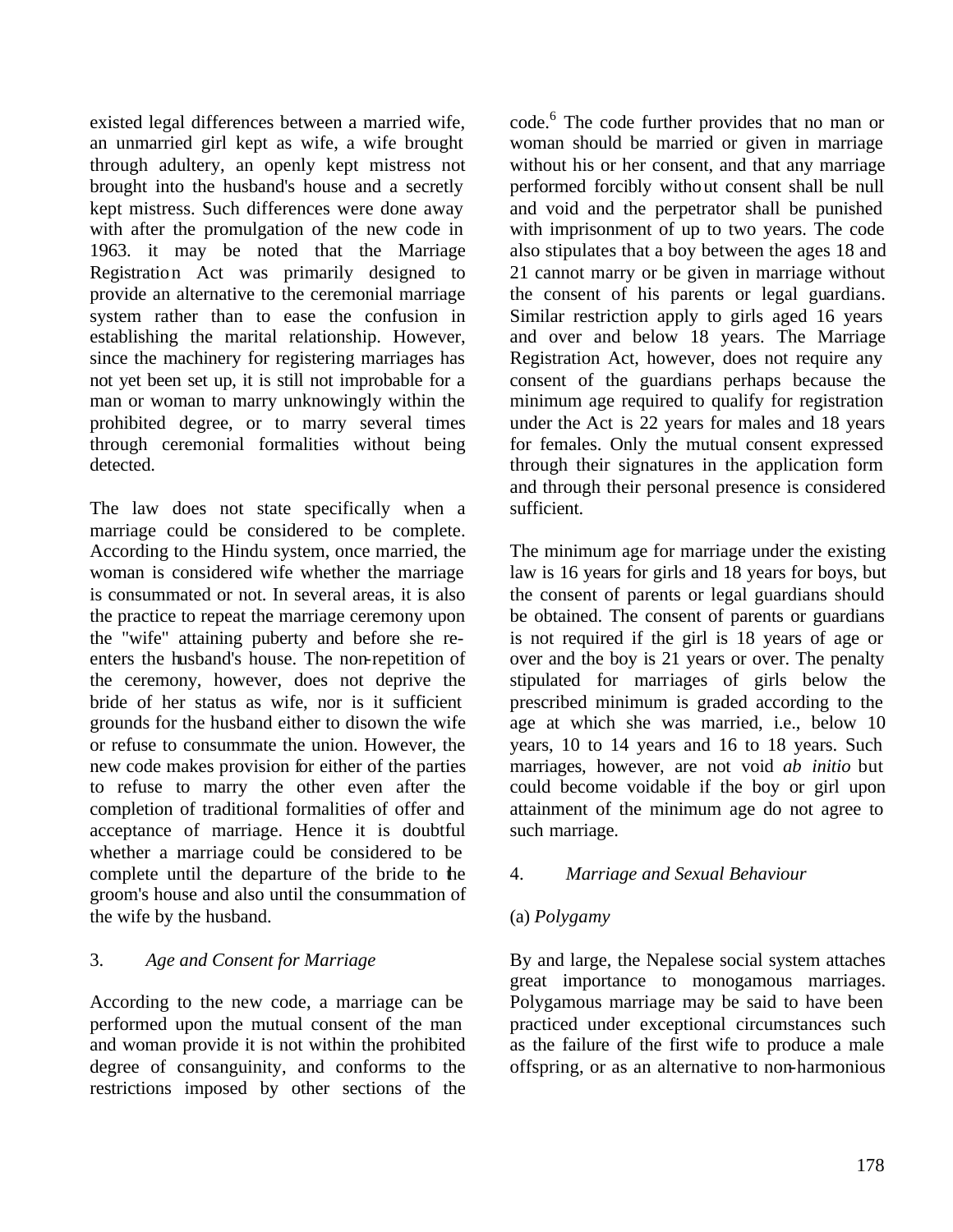married life in the absence of a divorce system. It was largely the privilege of the rich and affluent.

Legal provisions prohibiting the marriage of more than one wife was first introduced in the new *Mulki Ain* in 1963. Section 9 of the chapter on marriage does not permit anyone to marry or keep another wife during the lifetime of the first wife or without obtaining a legal separation from the first wife, except when the first wife is a leper, or is suffering from a contagious and incurable sexual disease, or is incurably insane, or has not given birth to a child within ten years of the date of marriage, or is lame and incapable of any movement, or is totally blind. Anyone who marries another wife in contravention of the above legal provision can be punished with fines and or imprisonment, but the marriage will not be valid.

The provision enacted in 1963 were amended in 1965 to increase the punishment as well as to extent it to cover the woman who knowingly marries or becomes the second wife of the person committing the offence. However, no legal proceedings could be instituted after 35 days from the commission of the offence. Further amendments to the provision were effected in 1976 as a result of recommendations made during the International Women's Year. An important amendment permitted the man to marry another wife if the first wife claimed and received a share of the husband's property and lived separately from the husband even if she was not legally separated from him. The penalty for bigamy was also increased and made equal for both the man and the woman: fine of Rs. 1,000 to Rs. 2,000, and imprisonment from 1 to 2 moths. The instituted within three months of the date of commission of the offence.

## (b) *Polyandry*

Polyandry has been in existence in some parts of the country since ancient times. It is difficult to trace the reasons for the origin of this practice,

but family economic conditions and scarcity of eligible females have often been mentioned. The existing law does not permit polyandrous marriages; however, no legal proceedings are instituted against such practices among the Himalayan people.

Under the general legal provision, polyandrous practices could be tantamount to adulterous relationships. According to the relevant section, any man knowingly, or having reason to know that a woman is the wife of another man, having sexual intercourse with such woman with her consent is deemed to have committed adultery. Similarly, if a married woman or widow above the age of 16 years marries another man declaring herself to be an unmarried woman, she is liable to be punished with imprisonment up to one year and/or a fine up to NRs. 500. If a woman has sexual intercourse with anyone other than he husband, the relationship between the husband and wife is automatically severed.

## (c) *Incest*

The Hindu family system takes great precaution to avoid conjugal relationship and cohabitation between persons related by consanguinity and affinity. The earlier legal provisions had covered an infinite range of relations and prohibited them from marrying each other. The laws in existence today have, however, narrowed down the prohibitive range to traceable limits, though this range is still infinite in the consanguinal line because there cannot be a *sagotri* marriage.<sup>7</sup>

The chapter on incest prescribes the degree of agnate relationship and the specific relations on the cognate line among whom no marriages can be performed. However, it is also provided that notwithstanding any provisions in other sections of the Chapter, any marriage or cohabitation between any two relations whose marriage or cohabitation is permitted by the traditional custom prevalent in one's caste or clan shall not be illegal or punishable. This provision thus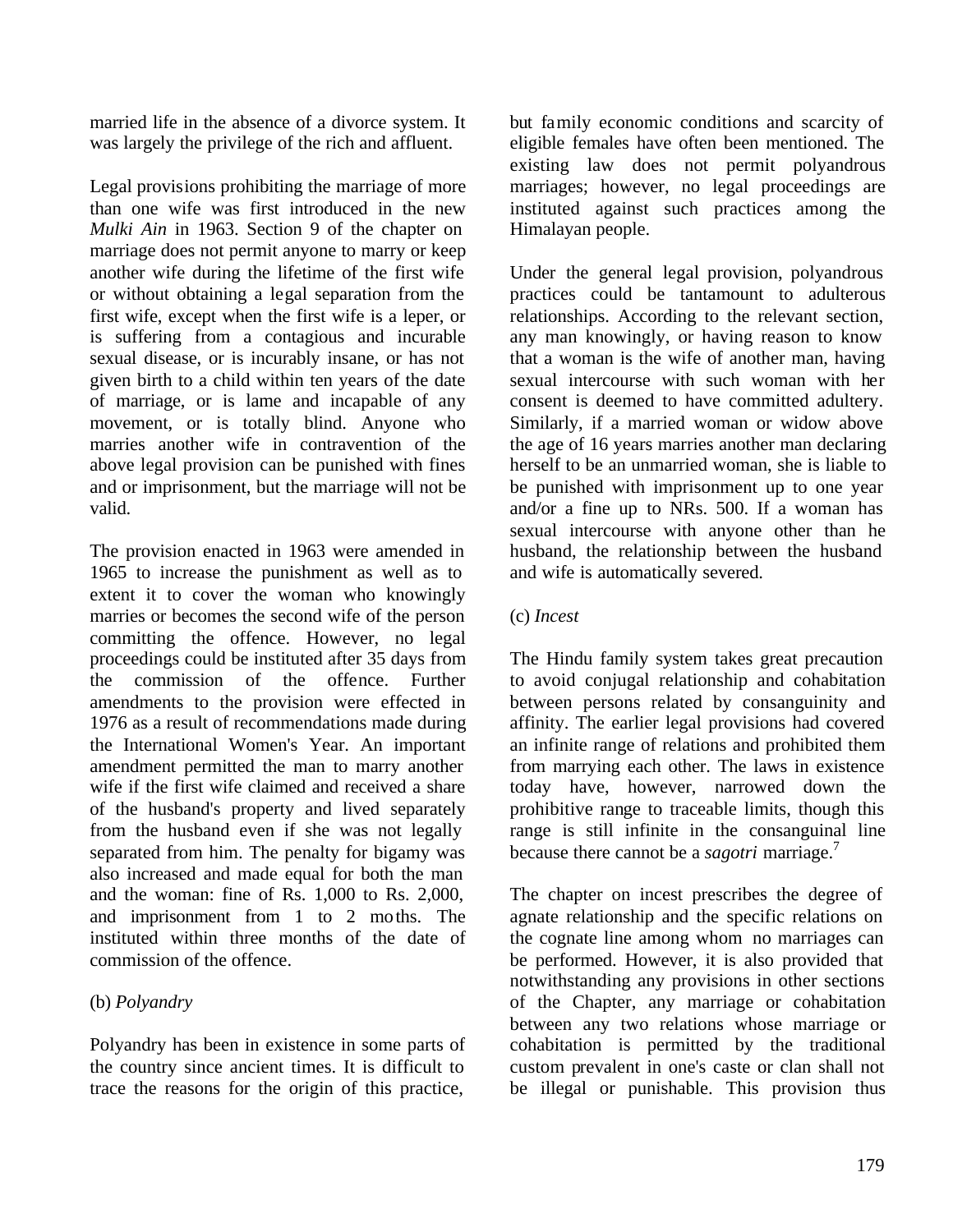validates the practice of marriage between first cousins, cross-cousins, half brothers and half sister, and second and third cousins, prevalent among many tribes and ethnic groups.

In some tribes, there is a levirate or preemptive right for the younger brother to marry the widow of his elder brother.<sup>8</sup> It is also common practice among the Brahmins and Chettris to marry the younger sister of the wife either bigamously or after the death of the wife. The Thakuris also have a custom of marrying maternal crosscousins. In view of such diverse customary practices, it is practically difficult to establish whether any marriage is incestuous or not unless it is within a very close relationship.

According to section 1 of the chapter, a person who has sexual intercourse with his own mother shall be punished with imprisonment for life. The punishment for having sexual intercourse with ones sister born of the same father, or with a daughter begotten by oneself is imprisonment for 10 years. According to section 2, a person having sexual intercourse with any woman of the following relationship shall be punished with imprisonment ranging from three to six years:

(i) Stepmother; grandmother of any agnatic line or within three generations of any cognatic line; daughter-in-law; wife of daughter of own male descendants falling in any generation of oneself; wife of the brother born from one's same father; daughter or daughter-in-law of the brother born of one's same father; granddaughter or wife of the son of the brother born of one's same father; granddaughter born of one's same grandfather; daughter or wife of the brother born of one's same grandfather.

(ii) Daughter or daughter-in-law of the daughter begotten by oneself; grandmother begetting one's mother who beget oneself; great/grandmother begetting the father or mother of one's father; mother-in-law

begetting one's wife; the grandmother-in-law begetting father-in-law or mother-in-law; aunt or sister born in the same womb as one's mother; daughter of the sister, or the daughter-in-law of the sister born of one's same father; the maternal aunt, i.e., the wife of one's mother's brother born in the same womb as one's mother.

Since in some communities in Nepal, the wife of an elder brother is treated with more reverence than the wife of a younger brother, section 4 of the chapter provides that any person who has sexual intercourse with his sister-in-law shall be punished with imprisonment ranging from three to six years if she is the wife of the senior brother born of one's won father, and with imprisonment up to one year if she is the wife of other senior brothers related within seven generations by a common ancestor.

The law also prohibits sexual intercourse between half brothers and half sisters,<sup>9</sup> and between adopted son and relatives of adopting father as well as between adopting father and adopted son's wife, daughter or other near relatives.

Any incestuous marriage or sexual intercourse performed knowingly or unknowingly is void *ab initio* and the law requires the couple to be separated upon knowledge of such relationship. The continuation of such relationship is considered a repetition of the offence and liable to cumulative punishment.

## (d) *Adultery*

According to the old code, adultery was treated as a crime as serious as murder, treason and incest. There were five types of punishment that could be meted out to the person who was found guilty of adultery. The five forms of punishment were decapitation of the adulterer's head by the aggrieved husband, $9$  to outcaste the adulterer after shaving him and feeding him with socially inedible food except cow's meat, to have the adulterer's personal share of property confiscated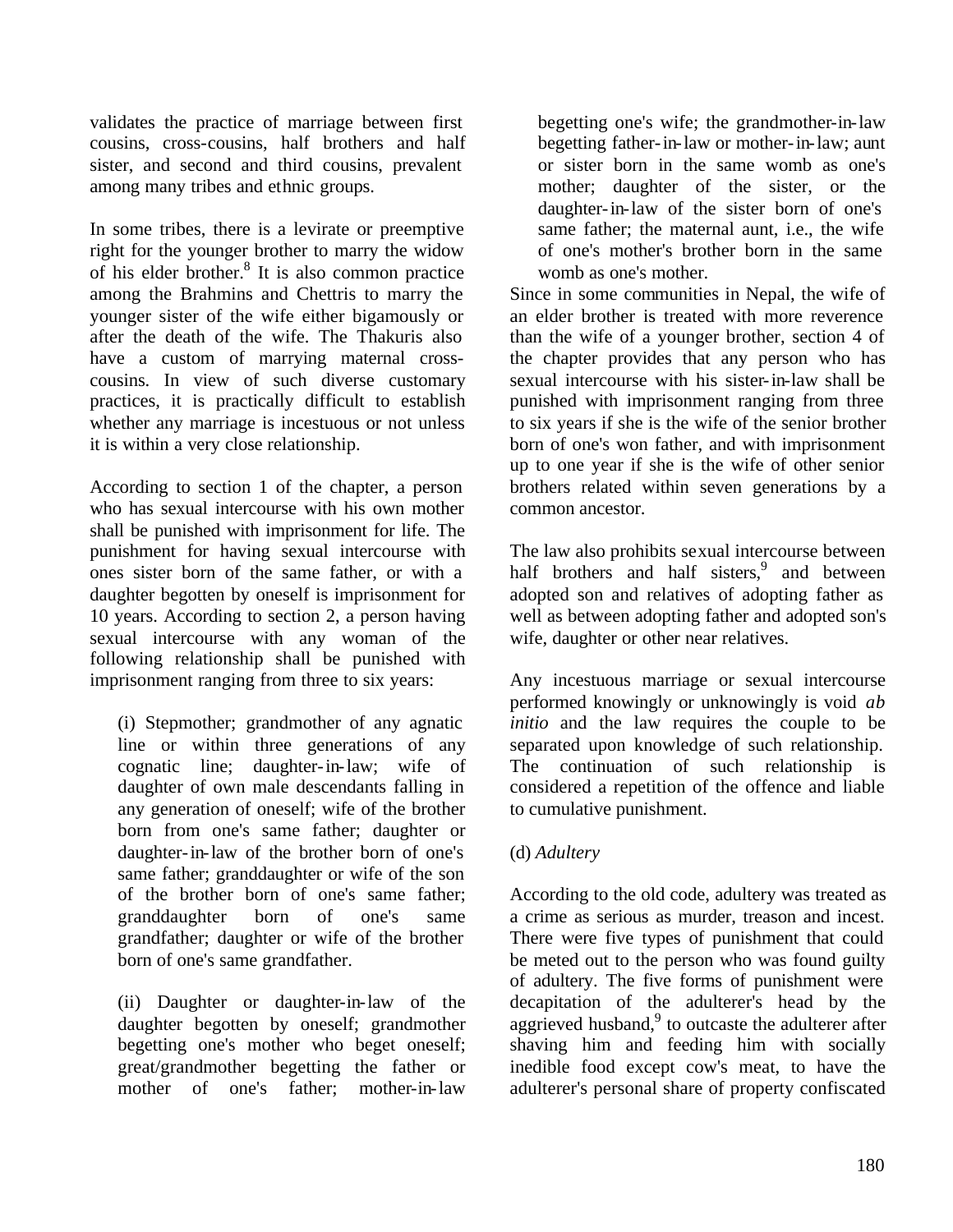or make him pay the marriage expenses, to get the adulterer to lick the soles of the husband's feet, or to expel him from village. The law also permits the husband to kill the adulterer instantly on the bed itself if he finds him committing adultery with his wife, but does not mention anything about the punishment to be meted out to the offending wife.

According to the present law, a man is deemed to have committed adultery if he knowingly or having reason to know that the woman is the wife of another man has sexual intercourse with such woman with her consent. However, the offence of adultery will not be deemed to have been committed if the aggrieved husband himself had possessed the offending wife through adultery, or if the woman being a co-wife is carried away in adultery, or if the woman carried away in adultery is entitled to divorce or annulment of marriage according to the relevant provisions of the law.

Adultery is now considered a personal wrong, thus requiring the aggrieved husband to file a formal complaint. No person other than the aggrieved husband has the right to complain, and the offender cannot be penalized without the institution of such proceedings. Any proceedings against the accused adulterer are liable to dismissal upon the death of the complainant husband. The maximum penalty for both the man and woman involved in adultery is imprisonment ranging from on to two months and fine from NRs. 1,000 to NRs. 2,000.

## (e) *Prostitution*

Under the existing law, prostitution *per se* is not illegal. Only the act of soliciting form prostitution and managing such affairs is an offence punishable with imprisonment ranging from six months to two years and/or a fine from NRs 500 to NRs 6,000. thus, if a woman practices prostitution without any help from others, or without organized management of such affairs and perhaps without making her residence a brothel, it is quite legal for her to carry on this business. Perhaps this may be deemed as her right falling within the constitutionally safeguarded right to personal liberty.

There are a few other legal provisions relating to prostitution. If a prostitute is raped, the rapist gets a lighter punishment (up to one year of imprisonment) compared with the three to five years of imprisonment for a similar offence committed on other woman. If a man who had left his normal residence and had been living with a prostitute dies at her residence, all his property removed to the residence of the prostitute will belong to the prostitute. Similarly, if a man keeps a prostitute as his wife and if she dies during this status, all her properties shall go to him and to her son born of him. If a childless prostitute had been residing at her parental residence or in a separate house under their maintenance, all her property upon her death shall go to the parents; if she has not resided at her parental residence or was not maintained by parents such property upon her death shall escheat to the state treasury.

The present law does not define who is a prostitute. According to the old code, a woman who had sexual relationship with four or more men was considered to be a prostitute, and thereafter any right or privilege accorded to her and to her offspring was regarded on that basis. These provisions reflected the practices of keeping a prostitute as a wife and begetting children through her. However, according to current legal provisions, a woman taken on as wife is afforded the status of wife regardless of the number of men with whom she had cohabited earlier. Today, their term prostitute may be applicable only to a woman engaged in their profession of prostitution.

5. *Registration of Marriages*

As noted earlier, in the traditional Nepalese Hindu society, marriage was considered a sacred union between man and woman, and the process was formalized through elaborate ceremonies.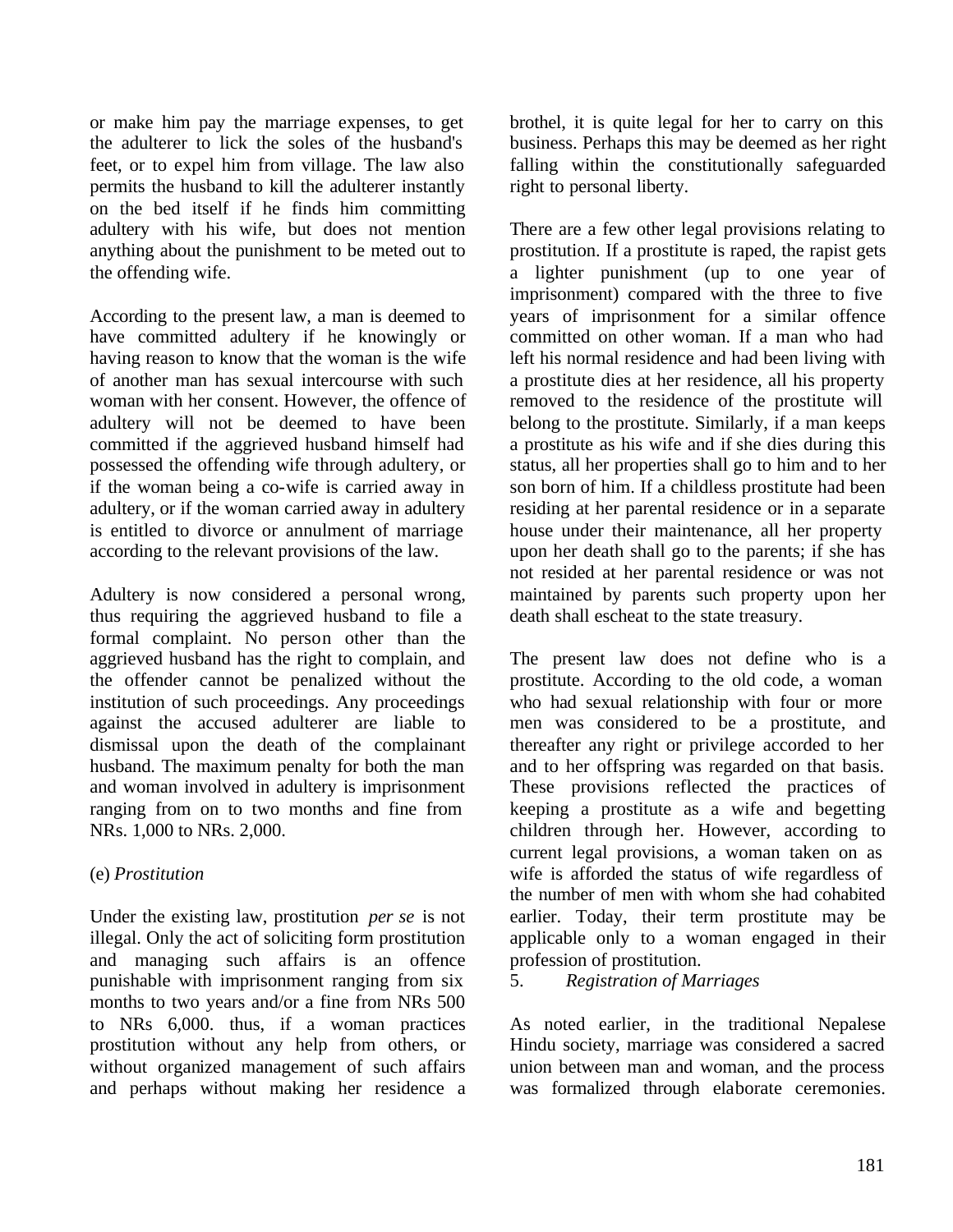These ceremonies lent social sanction and legal validity to the marriage, and there was therefore no nee for keeping official or legal records of marriages. However, with the increased mobility of people and changing social needs, alternatives to traditional ceremonial form had to be evolved to provide legal sanction to marriage. To meet this expediency, the Marriage Registration Act was enacted and put into effect in December 1971.

The Marriage Registration Act does not replace the existing law on marriage nor does it invalidate of abolish the existing formalities; it merely supplements the system and provides an alternative to the traditional system of marriage, In the operation of the general law, all marriages, whether valid, invalid or void, are accomplished facts, and the law tests the legality of such marriages only after the performance. But in terms of the provisions of the Act, the legality of a marriage is tested before it is performed and a certificate of solemnization is grant ed only if the marriage is valid. It has also been specified that the provisions of the Act should not be deemed to affect the validity of any marriage already performed or intended to be performed according to tradition, customs or prevalent practices unless such marriage is repugnant to existing law.

The Act provides several qualifications for a marriage to be registered. In the first instance, the marriage should conform to the provisions of the existing laws of Nepal. Secondly, none of the parties to the marriage should have a living spouse. Thirdly, non of the parties should be insane. Fourthly, the male should have completed 22 years of age and the female 18 years of age.<sup>10</sup> Besides, certain formalities have to be complied with for a marriage to be registered. Both parties have to submit an application in the prescribed from duly signed. At least one of the parties to the marriage should have resided in the registration district for a period of not less than two weeks prior to the date of marriage. During the solemnization of the marriage, both parties must

speak up separately in front of three witnesses that they accept each other as their lawfully wedded partners and should sign a declaration to this effect.

The Act also makes provisions for the registration of marriages already solemnized in accordance with the tradition, custom or prevalent practices of one's religion, caste or clan provided such marriages are not repugnant to the provisions of this Act. When registering such a marriage, the couple is not required to make the declarations mentioned earlier; however, they should sign the entry in the register in the presence of three witnesses. The actual date of marriage or the date of commencement of the marital relationship together with particulars of children born thereafter, is also recorded in the register.

The Birth, Death and Personal Events (Registration) Act 2033, which came into effect in October 1976, also deals with registration of marriages. According to section 4, sub-section (1) of this Act, it is the responsibility of the husband, and in his absence of the wife, to report the marriage in the prescribed form to the local register within thirty-five days of the solemnization if the event took place within the country, and if it took place outside the country, within sixty days of arrival in the country. The necessary information can also be reported through another authorized person. The information received is entered in the register and a certificate of registration is issued by the registrar. The chief advantage of this registration is that the certificate can be produced as proof of marriage before any court or government or government office.

It may be noted that the Birth, Death and Personal Events (Registration) Act covers all marriages, whether legal or not, and even informal marital relationships. It does not provide legality to the union; nor does it create any right against any others. One special benefit which this Act gives to the couple is that once they are married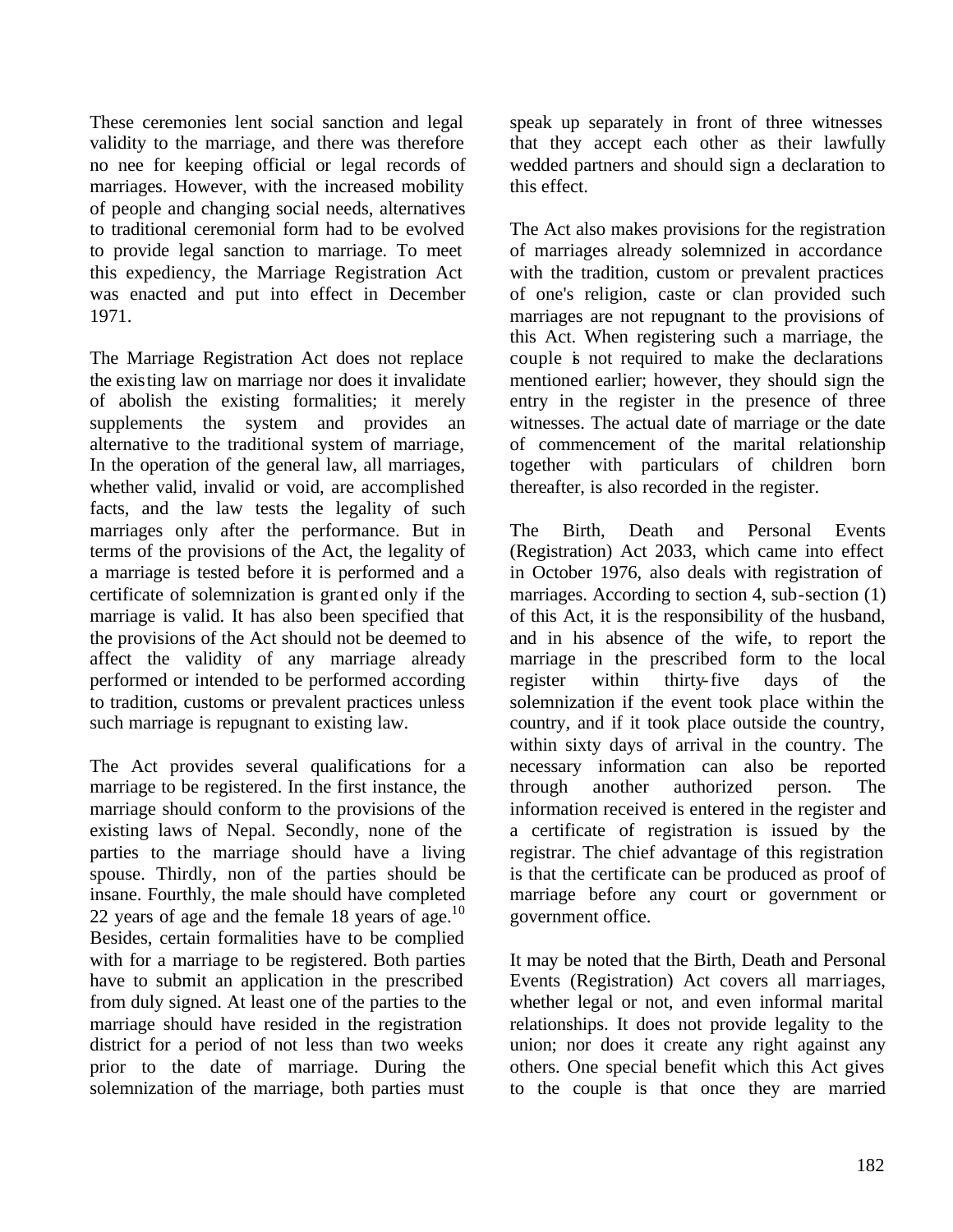ceremoniously, they need not go to the Marriage Office to testify to the legality of their marriage simply for purposes of registering the marriage; instead they could have their marriage registered by the local registrar without any questions raised about the propriety of their marriage.

## 6. *Termination of Marriage*

As noted earlier, according to the Hindu social system, marriage is considered a scared union for life between husband and wife. By performing *Kanyadan,* and symbolically renouncing their right to and responsibility for the daughter, the parents of the wife have irreversibly given her to her husband. Since at the ceremony the husband has vowed not to leave her dejected and destitute, the responsibility to maintain the wife for life rests upon him. Probably for these reasons, the Hindu system did not make any provision for divorce. If, for some reason or other, the union could not be harmonious, the system has no alternative but to permit the man to marry another woman, or the wife to leave her husband's house or to live separately but with full support from the husband or with a share of his property.

## (a) *Separation from Husband*

The law permits a woman to separate from her husband or from the joint family of her father-inlaw, her claim to separation from the joint family being stronger if she is a widow with male issue or if she is above the age of 30 years. According to the law, a wife can demand and obtain her share of the husband's property if she is turned out of the house without being provided with maintenance, or is physically tortured frequently by her husband only or by the husband together with his parents, or if the husband has married another woman or is keeping a mistress elsewhere.

According to the law on partition, a wife cannot demand partition and her share of the husband's property during his lifetime without his consent. The husband is also not permitted to desert his wife without providing maintenance for her. If he cannot provide the maintenance according to his status and income, he should grant a share of his property. The law also further provides that a wife who has had 15 years of conjugal life with her husband and is at least 35 years of age may demand and obtain her share of the husband's property and remain separate from him.

It is not clear whether a husband with no property or means or income of his own can demand a separation from his wife with maintenance or support from her personal income. However, where the husband and wife are separated, the law permits the husband to ma rry another wife while the first wife is alive and without divorcing her.

## (b) *Divorce*

Under the old code, the right to divorce was granted only to the Newars and this right was exercised only by the wives. $11$  In the case of the other communities, the woman was entitled only to maintenance for life or a share of the husband's property. With the enactment of the new code, *Mulki Ain*, all citizens irrespective of caste and sex have been granted the right to seek and obtain divorce in terms of a uniform set of conditions applicable to all communities. A husband could seek a divorce from the wife on the grounds of (a) desertion by the wife for three years or more; (b) any act she performs or conspires to perform that may cause danger to his life or limb or cause him acute physical pain. A wife could seak a divorce from her husband (a) keeps or marries another woman; (b) fails to support or neglects her for three years or more; (c) performs or conspires to perform any act which is likely to result in danger to her life or limb or cause her acute physical pain. As a judicial decree, divorce is also recognized for both man and woman by mutual consent. The divorce decree can be obtained only when one of the grounds specified is alleged, proved and decreed by court. According to the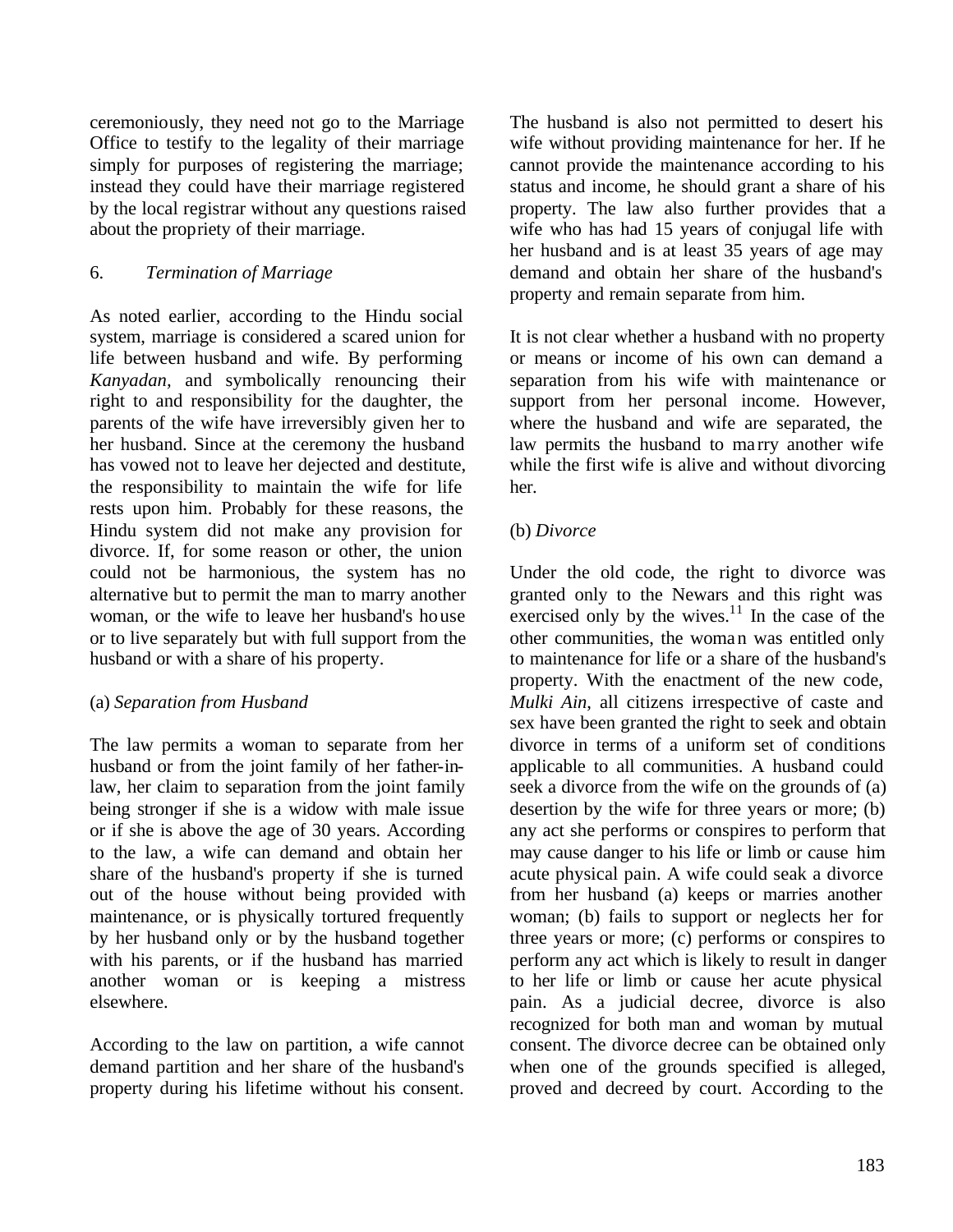new law, adultery or false confession of adultery by the wife before the court cnstitutes an automatic divorce. This provision is not applicable to the husband.

According to section 1A, the person seeking divorce, or both husband and wife seeking divorce on mutual grounds, should apply in person to the village or town panchayat for a dissolution of their marriage. In the first instance, the panchayat should try as far as possible to reconcile the differences between the husband and wife. If no reconciliation is possible, and if it is considered that divorce is the best solution to the problem, the panchayat should refer the matter with its recommendation within one year of application to the court competent to grant divorce.<sup>12</sup> Since the provision of section 1A does not refer to the procedures to be followed by a wife seeking divorce from her husband, it would appear that she can apply directly to the competent court and avoid the procedures for reconciliation at the local panchayat.

Except in cases where the divorce is granted by mutual consent, the wife who has no property or income can request the court to order the husband to pay her maintenance at a specified rate for a period of five years or until she marries, whichever is earlier. It may be noted that in regard to the payment of maintenance, the present law is favourable only to the wife. A destitute husband divorced from his wife cannot claim maintenance from her even if she is rich and has the ability to pay maintenance.

## (c) *Annulment*

The Hindu family system prohibits inter-caste as well as incestuous marriages. In the former case, the marriage remains valid but the status of the high caste partner to the marriage is reduced to that of the partner from the low caste. In the case of incestuous marriages, such marriages are considered void *ab initio* and the law requires the spouses to be separated. Any refusal to obey such orders is considered a repetition of the offence liable to cumulative punishment. However, under the new code, inter-caste marriage is not considered an offence liable to annulment or any other form of punishment, though the revelant provisions cover incestuous and some other marital offences.

According to the laws existing at present, there are two types of illegal marriages. One is void *ab initio* or that which cannot be valid. The other is voidable, or that which is illegal in normal operation of the law but can be rendered valid by fulfilling certain conditions. The law cntains two sections which relate to marital relations under the first category and four sections to cover those under the second category.<sup>13</sup> One instance of void marriage is marriage which falls within the prohibited degrees and in such instances, as stated earlier, the husband and wife should be separated and repetition of the offence is liable to cumulative punishment.

The other instance of void marriage is the one where an already married woman or a widow is deceptively given in marriage as a virgin. In such instances, the principal person who has given the said woman in marriage and the woman over 16 years who knowingy gets married are liable to punishment with imprisonment up to one year and/or a fine of NPs 500 and the marriage becomes void if the woman was married earlier and the husband to whom she was deceptively married does not consent to continue the marital status. Thus it will be noted that in the case of the widow deceptively married as a virgin, the marriage can be made valid at the discretion of the husband.

The marriage of a minor girl either under 10 years of age or under 16 years of age, although an offence punishable with heavy sentence, can be made valid if the girl upon reaching age 16 consents to the marriage. However, the legal situation is not very clear because the case covered by the language is slightly different and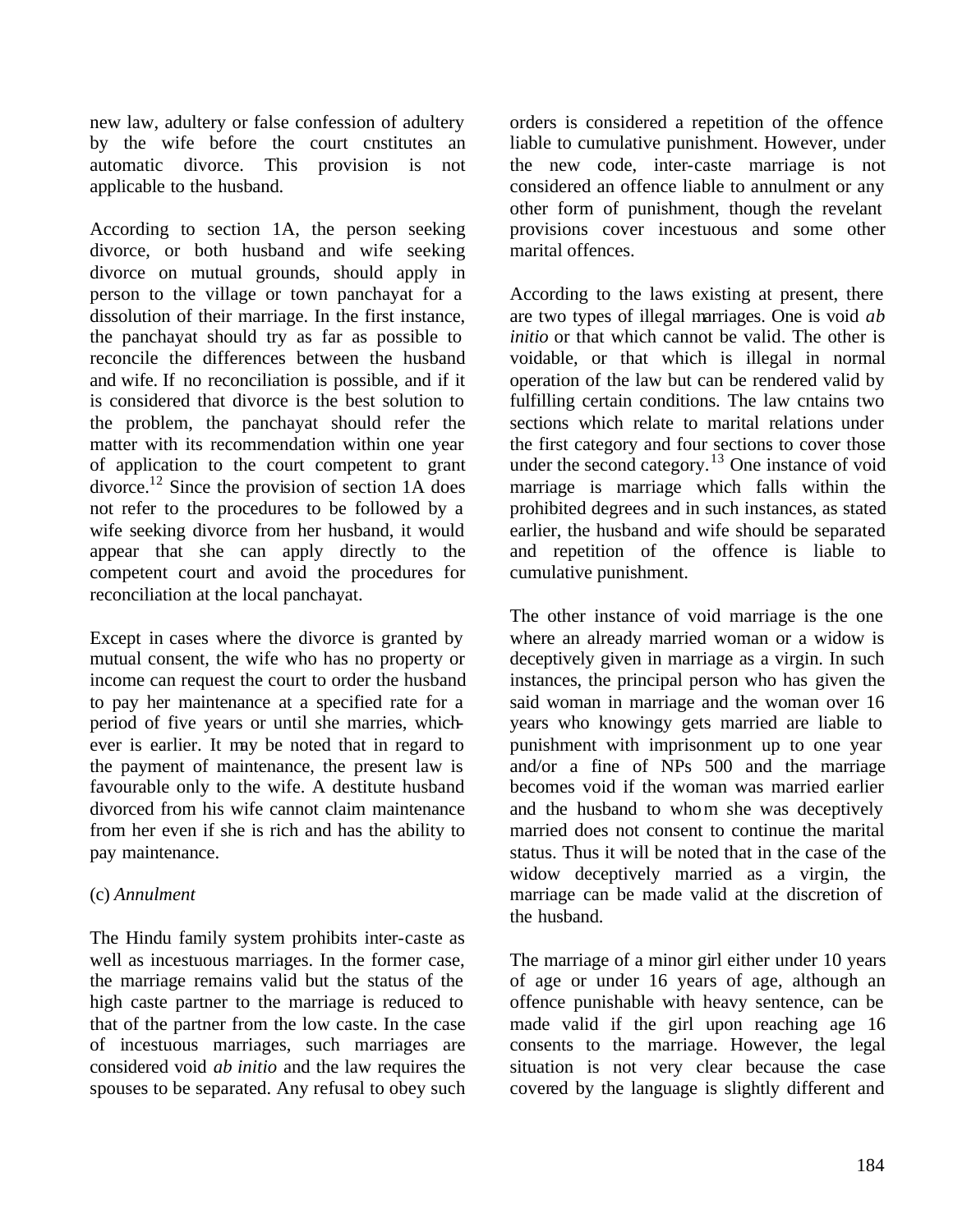limited only to a few aspects. According to the relevant section, if both the husband and wife were married before reaching age 16, and if they do not agree to such marriage after reaching age 16, the marriage becomes void. This section does not seem to cover the situations where the boy is married earlier than the permitted age, or if only one of the spouses does not consent to the marriage on attaining 16 years of age, or where the difference in age between the husband and wife is more than 20 years. In respect of the last instance, although the principal person and the bridegroom may be punished, the relevant provision is silent on the validity of the marriage.

There are two sections which give the wife and the husband the discretion to render the marriage void. If at the time of marriage the husband or wife had certain physical deformities (such as dumbness, leprosy, blindness, hands or legs amputated, or if there were lunatic or suffering from epileptic diseases, etc.) and this fat was not revealed to the other partner, then the other partner on learning of this after marriage could exercise the option of either accepting or rejecting the physically deformed partner. On accepting, the marriage becomes valid and on rejection the marriage becomes void.

As noted earlier, in terms of section 7 of the chapter on Marriage, no marriage could be performed or caused to be performed without the consent of both the male and the female, and if any marriage is performed without consent, such a marriage becomes void and anybody who marries or performs the marriage shall be punished with imprisonment up to two years. If this section is interpreted rigidly, the prior consent of both partners is essential to the marriage, and the marriage cannot be rendered valid if the non-consenting partner or partners consent to it afterwards. It is also possible that the non-consenting partner or partners will also be punished if the marriage is performed.

Since the conditions for annulment are also valid grounds for divorce, the law gives the spouses the option either to nullify the marriage or to terminate it through divorce. The proceedings under both options have to be commenced in the regular court, but the period to begin proceedings for annulment is three months shorter than that required for divorce, which is one year.

## 7. *Child and Child Welfare*

In the traditional Hindu society o Nepal, a male child is valued more than a female child. The son is considered the one who can salvage his parents and ancestors from sin through *sradha* and who can transmit family functions and beliefs to the future generations. It is believed that one who does not beget a son cannot go to heaven. Hence every attempt is made to beget a son either by marrying a number of wives or by begetting several children in the hope of begetting a son by chance or by performing religious ceremonies and sacrifices to the deities.

In most caste societies, daughter are still considered liabilities and temporary members of the family. Although during their childhood they are loved and adored by the family, they are still considered an object to be given away to a man upon their attaining puberty. Any misbehaviour or her part, or the inability to obtain a suitor for her, will be considered a disgrace to the family. In some families, the birth of a daughter is considered a ruin of the family while in others the event is hailed as bringing prosperity to the family.

The provisions of the old law reflected the traditional importance attached to the male offspring. The law was very discriminatory in terms of the sex and legitimacy of the offspring. However, with enactment of the new code, *Mulki Ain,* both sons and daughters on reaching the age of 35 years receive an equal share of the fathers property.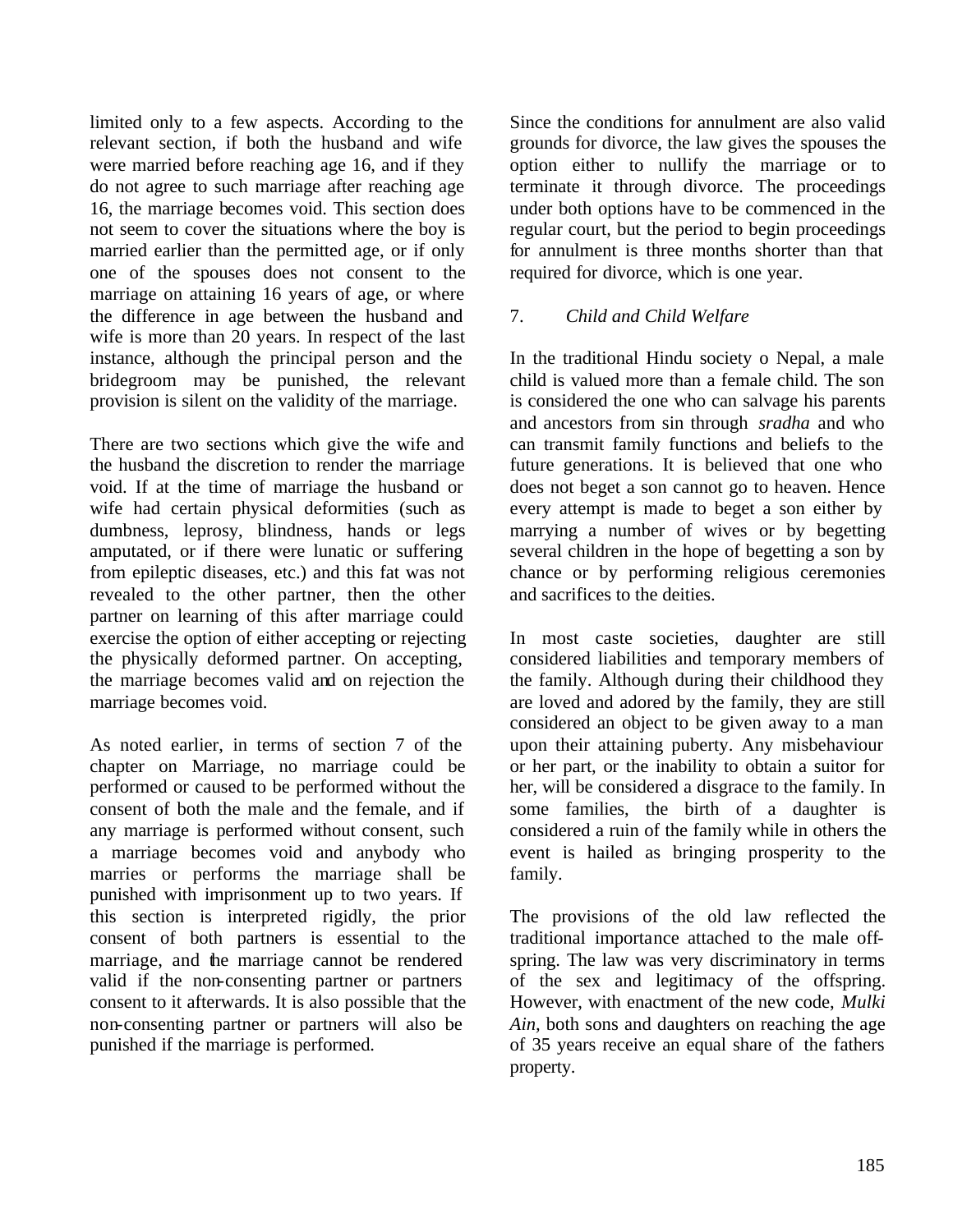#### (a) *Legal Status of Children*

In the operation of the law, a child is one who is a minor, and wherever the law refers to a child or a minor, a person below the age of 16 years is implied. Children are granted immunity from the operation of the law and their rights and obligations are deemed to begin only upon their attaining majority.

There are some specific sections in the various chapters which concern or set out in detail provisions for, the welfare and protection of children. For instance, according to section 11 of the chapter on Court Procedure, cases involving minor orphans below the age of 16 should be taken up for decision on a priority basis. The law also requires that any document prepared in the court involving a minor below the age of 16 should be prepared and signed only in the presence and with the knowledge of his guardian or *hakwala* (successor). However, if a minor is accused of murder, theft or sexual intercourse, or of abetting such offences, any documents prepared for such cases, or any recorded statements of the accused should be done in the presence of his guardian or successor if the guardian or successor is present in court.

According to the chapter on Punishment, if any act considered a crime by law is committed by a person who is below the age of 8 years at the time of commission, he is deemed not to have committed the offence and hence no punishment is imposed on him. If the minor is over 8 years but below 12 years of age, he is admonished if the crime is punishable with a fine only, and if the crime committed is punishable with imprisonment, he is imprisoned up to two months depending on the nature of the crime committed. If the minor committing the crime is above 12 years but below 16 years of age, the punishment meted out to him will be one half of the punishment that would be imposed on an adult for the same crime. If the offence is committed by a minor upon order or incitement of another person, such person who orders or incites will be considered as having committed the crime himself and punished accordingly.

## (b) *Parental Obligation*

Existing Nepalese law imposes legal obligations upon the parents to protect the child from the moment of conception. Excepting a natural miscarriage, any act of abortion or attempted abortion is considered a criminal offence punishable with imprisonment up to three years. It is also an offence to abandon a born baby alive, the punishment meted out to the accused being imprisonment for four years. If the baby dies as a result of being abandoned, the person responsible will be charge and punished for the offence of murder. If a child is abandoned with the mutual consent of both parents, then their shares of the property together with the share of the abandoned child will revert to the person who has accepted responsibility for taking care of that child. If only one of the parents committed the crime, then the share of that parent together with the share of the abandoned baby will be handed over to the new guardian. If the child was born of an adulterous relationship, the share of the property belonging to the father, the infant and the mother together with her personal property will be handed over to the person who has the care and custody of the child. Such property is to be handed over to the child on attaining majority if it has not been adopted as a son or daughter by the new guardian.

In regard to paternity, the law provides that any child born within 272 days from the date of divorce, unless proved otherwise, is considered the offspring of the divorced husband. The custody of minor children belonging to divorced parents is regulated by law as follows:

(i) A minor below the age of five years shall be in the custody of the mother until he/she attains 5 years of age; if the mother refuses to take care of this child, then the father should.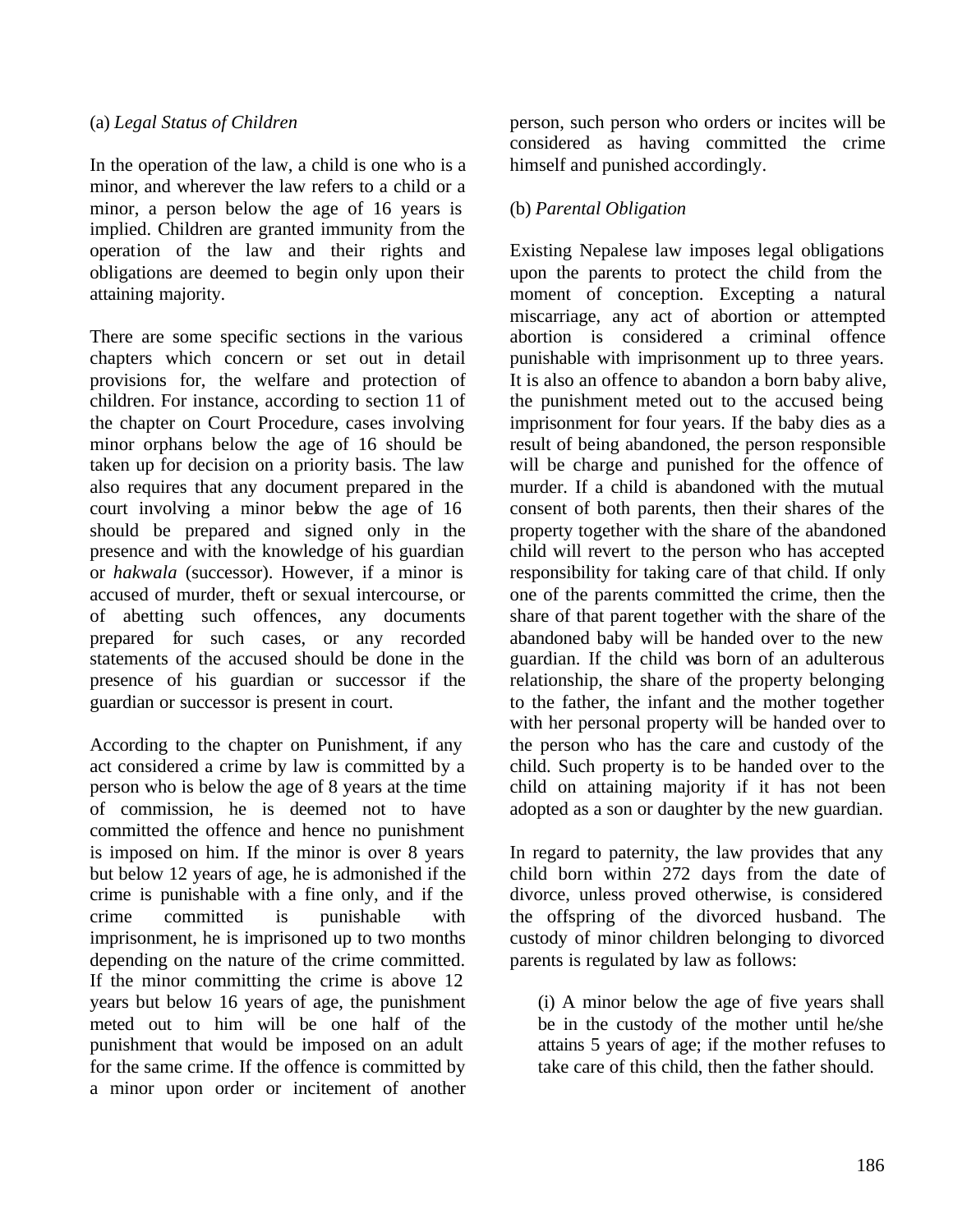(ii) A minor above the age of 5 shall be in the care of the mother if she is not married to another man and if she consents to take care of such minors; if she does not consent or if she is married to another man, then the father must take care of such minors.

(iii) Notwithstanding the above two provisions, if both the parents agree such minors may be in the custody of any one of the parents or alternatively as agreed between them.

(iv) Unless a situation exists which could be injurious to the minor, or cause reasonable apprehension thereof, the parent who has the custody of the minor should provide facilities for the other parent to meet the minor concerned.

(v) If the minor is in the custody of the mother, the father should provide in accordance with his status and income for the child's daily maintenance, education and medical care.

According, to the law, even a son who is a minor is entitled to a share of the father's property if he is not duly card for according to the status and income of the father. He is also entitled to marriage expenses together with his share if he happens to be unmarried at the time of partition.

## (c) *Orphans*

The existing law makes very generous and elaborate provisions in regard to orphans. Although the law does not specifically define an orphan, section 1 of the chapter on Paupers purports to consider an orphan a minor who does not have any near kinsman above the age of 16 in his house. If the orphan has any properties, the local panchayat should prepare a list of such properties and entrust them for proper care to the reliable man of the area. A copy of this list should be submitted to the chief district officer.

If any kinsman, relative or other guardian agrees to bring up the orphan, the child should be given in custody to one of them; otherwise the child should be entrusted to such institution where proper rearing of the orphan would be possible. The expenses incurred in bringing up the orphan until it reaches age 16 years will be met from the income of the entrusted property. All the properties, after deducting expenses incurred for bringing up the orphan, together with statements of income from and expenditure on the property, should be handed back to the orphan within six months of his attaining the age of 16 years.

The law also makes provision for the care of the minor and his property in a situation where the mother elopes with another man when the father is either dead or lost or has gone abroad. If such a minor does not have any property or any other near adult kinsman, then the mother should take the minor along with her and bring up the child. Even if the minor below 8 years has property and or a near adult kinsman, the mother may, if she wants to, bring up the child until it reaches the age of 8. thereafter, if there is no near adult kinsman, the mother may continue to bring up the child. If the near adult kinsman of a minor between the age 8 and 16 years refuses to bring up the child, the mother may rear such a minor. If the mother takes on the responsibility for bringing up the minor either because there is no near adult kinsman in the minor's house, or because any of the near adult kinsmen refuse to bring up the child, then the mother may take custody of the minor's property.

If an orphan is neglected by the nearest kinsman or guardian, or if he does not have anyone to take care of him, and if such orphan does not have any property or whatever property he has is not sufficient for his daily maintenance, then the local panchayat should send such orphan to a place where there are facilities and provisions to take care of that orphan, and if no such place exists, the orphan should be sent to the chief district officer who will make arrangements for the care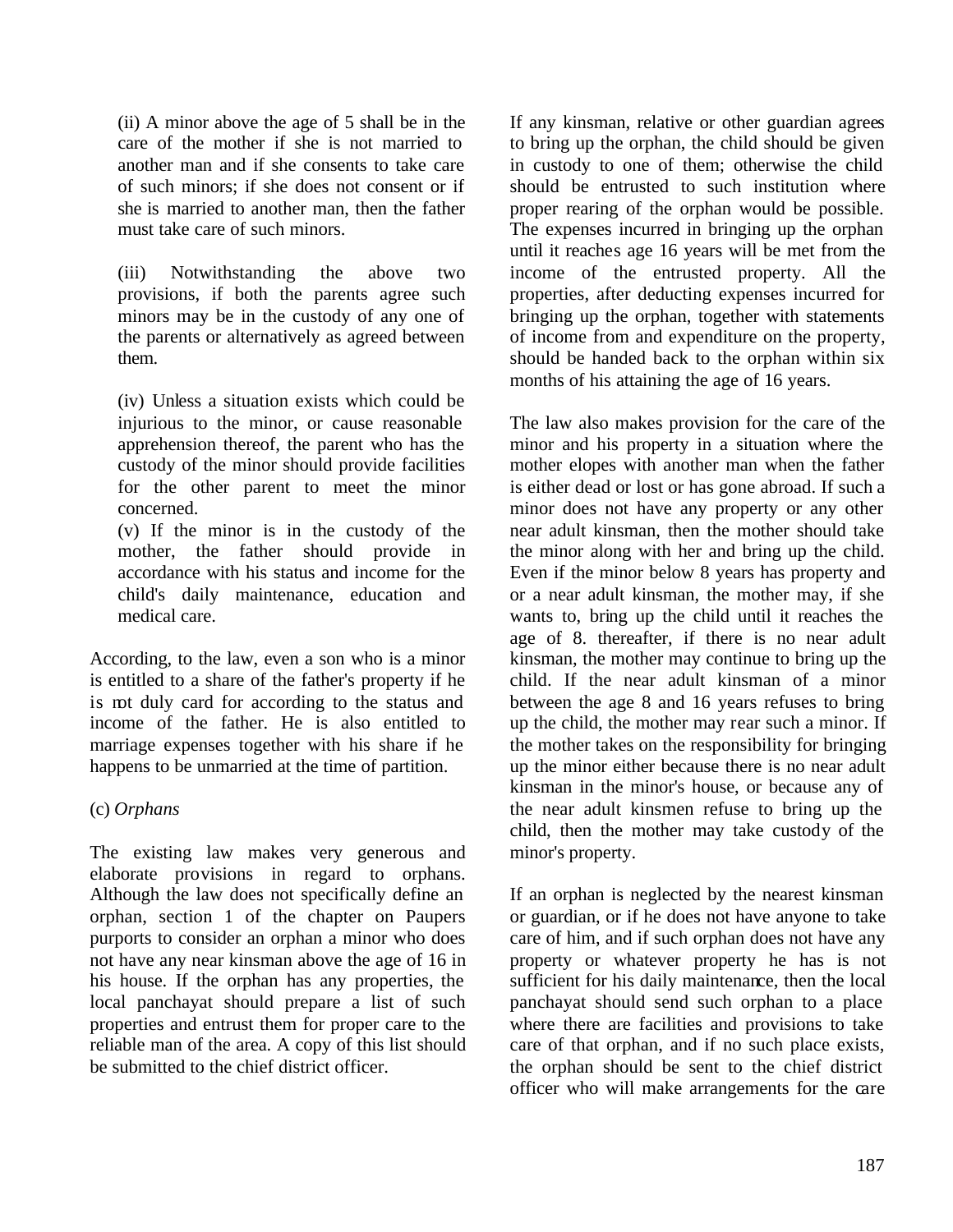of the orphan until he reaches the age of 16, the expenses to be met from *rajguthi* (a trust property manage by the state).

The law also provides that if a child is born to any female prisoner, either detained or imprisoned, within the premises of the jail, or if a female prisoner has any child below the age of 2 years, the mother may keep such child with herself if she so desires, despite the fact that she has someone outside the jail who can equally take care of the child. Such child, on attaining the age of 2 years, should be handed over to other members of the family living outside the jail, unless it is very necessary to keep the child with the mother. A detained or imprisoned mother is not entitled to keep with her a child over 2 years even if no other person is available outside the jail to take care of the child. Such a child shall be entrusted to an orphanage for rearing.

## (d) *Unlawful Treatment of Children*

The law prohibits any financial deal or transaction with a minor, that is, a person who has not yet attained the age of 16 years. If such a deal is countersigned by the person responsible for looking after the property of the minor, then that deal becomes valid. If, however, it is proved that the guardian maliciously got the minor to enter into the transaction in order to ruin the minor's property, the guardian will be required to replenish the full amount in addition to paying a quarter of the said amount as fine. Similarly, a minor should not be allowed to become an ascetic even if he wants to.

The Alms (Prohibition) Act prevents the use of children for the purposes of begging. Any person, whether guardian or otherwise, who makes use of children for begging will be punished with imprisonment up to three months and/or a fine not exceeding NRs 75. However, the traditional religious ceremony called *chudakarma,* in which a minor is obliged to perform the act of begging alms from his mother and other relatives before

he becomes entitled to participate in all family functions, is exempted from the operation of the Alms (Prohibition) Act. The law also provides that a minor below the age of 16 years should not be separated from his legal guardian without the latter's consent, nor should such minor be induced to separate or be enticed away from his legal guardian. Any person who kidnaps such a minor or entices him away from the legal guardian will be punished with imprisonment up to three years and/or a fine of NRs 500.

The law also prescribes special punishment for unlawful detention of minors. If a minor below the age of twelve years is detained without being provided with food and water and if such a minor dies within three days, the person who detained him will be punished for murder. But if the minor who is being provided with food and water while under detention dies of other diseases, or dies in detention by effusing to eat any food provided to him, then then person holding him in detention will not be guilty of murder.

Children below the age of 14 years are also prohibited by law from being employed as labourers, while minors between 6 p.m. and 6  $a.m.,<sup>14</sup>$  or in factories and workplaces involving heavy and hazardous machines. The Act also requires factories employing more than 50 married female employees to provide space for a crèche, the services of a trained nurse and milk and food at prescribed rates for children under six years of age of the employed women.

## (e) *Child Welfare Programme*

Minor children having no parents or guardians to take care of them and having no means of income through property of their own will be provided with the necessary means of livelihood by the chief district officer from the incomes of *rajguthi*  or state-owned trust properties. Any relatives or kinsmen making claims to properties of infants and minors are also obliged by law to take responsibility for bringing up such children.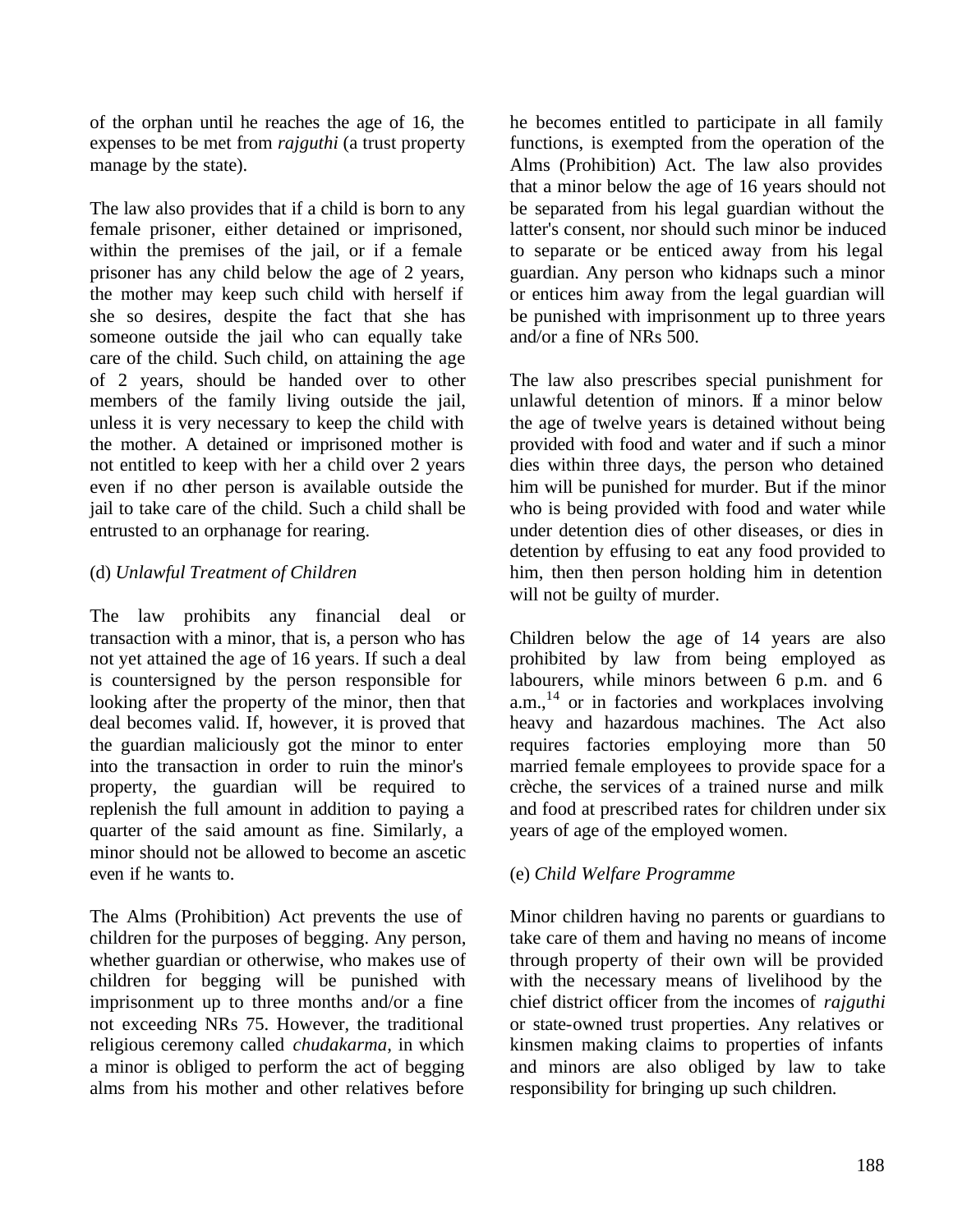The National Co-ordinating Council for Social Services has constituted two committees, the Children Welfare Co-ordination Committee and Destitutes Welfare Committee, to co-ordinate and manage all aspects relating to children and destitutes. Under the jurisdiction of these two committees, a number of voluntary associations and agencies are attending to the welfare of orphans and destitutes, particularly by providing them with nutritious food, clothing, education, together with teaching and instructional facilities in the schools organized and run by them. The voluntary organizations also try to find suitable employment and spouses when these children attain the appropriate ages. Thus, the various social service and welfare organizations and institutions considerably assist the district administration throughout the country in looking after and protecting the interests of orphans and minors.

## 8. *Adoption*

The adoption of sons has been a traditional Nepalese Hindu custom. A boy is usually adopted as a son by those who do not have a male offspring. The purpose of adoption was largely to ensure the continuance of the family lineage and the due performance of the religious rites on the deathbed and after death. There were, however, several limitations and sanctions in regard to the eligibility of those who could adopt and those to be adopted, as well as in regard to the duties and obligations of the adopter and the adopted.

The Hindu tradition considers that the adopted son has completely served his relations with his natural family and has completely attached himself to the adoptive family. This means that all relationships existing prior to adoption are fully reversed after the process of adoption has been completed. The present law on adoption is largely based on the old practices, but its scope has been expanded to permit the adoption of daughters, and the adoption by aliens of any Nepalese boy or girl. In order to ensure that the

family wealth remains within the family circle, the present law stipulates that the adopted son should be related as nearly as possible to the adoptive family.

The system of adoption provides a significant and worthwhile alternative to parents desperately wanting to beget a child either for personal satisfaction or for ensuring the continuity of the family lineage. It also helps to prevent parents from begetting a large number of daughters in their anxiety ot have a son or *vice versa.* For these reasons, the existing law on adoption was amended recently to simplify the procedures for adoption and also to facilitate the adoption of orphans and abandoned infants.

The existing law also lays down the priority of relatives and kinsmen whose children can be adopted. If no child from the first priority category is available for adoption, then a child from the next priority category should be considered. The categories in decending order of priority are children of own brothers; children of step brothers; children of persons who are descendants of the same grandfather; sons of one's daughters; children of persons who are descendants of the same great grandfather, sons of sisters; and finally sons of relatives of the same clan or *gotra.* A child from another clan can be adopted only if a child from one's own clan is not available.

If the parent or guardian in the higher priority category refuses to give his child in adoption, a signed statement to this effect should be obtained from him before adopting a child from the next priority category. If the said parent or guardian refuses to give a signed statement, then the child from the next priority category may be adopted in the presence of the members of the local panchayat. Any adoption not conforming to the stipulated order or priority, or performed without observing the necessary procedures is illegal and the adopted child is entitled to receive his share of the property from his natural father. The law also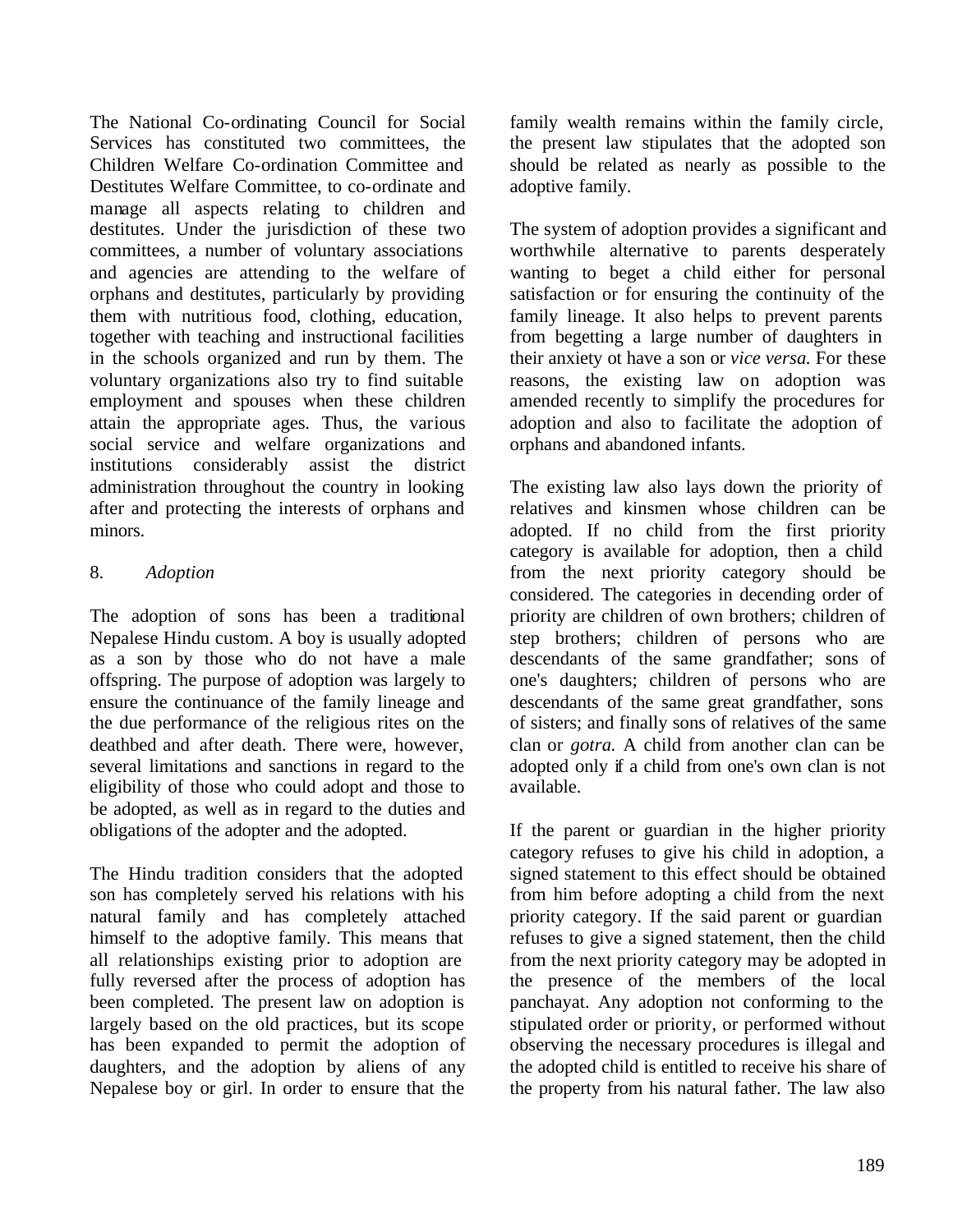stipulates that a boy who is the only son or child of his parents cannot be offered for adoption by others. Such adoption becomes void.

The law also prohibits a man having his own son from adopting another son. A woman whose husband is living or who has a son of her own or from the husband's co-wife is not permitted to adopt a son. If a father who has already completed the deeds for adopting a son begets his own son subsequently, the adoption completed earlier cannot be annulled, and the adopted son will receive a share of the property equal to that of the natural son. If a person wants to adopt an orphan below the age of 6 whose father does not exist or whose paternity is not discernible, he may do so even if there are children of near relatives available for adoption. The adoption of such an orphan may be done woth the consent of the orphan's mother if the mother is alive or with the consent of the guardian or of the recognized orphanage to which the child has been earlier entrusted.

Another traditional Neplese practice has been the adoption of one's own unmarried daughter as a son. A daughter so adopted is called a *dolajee.*  Only those who have daughters and no sons are permitted to adopt a daughter as son prior to her marriage. A *dolajee* is entitled to succeed to the father's property. The husband of a *dolajee* is not considered a member of the wife's family and is therefore not entitled to possess the wife's property as co-owner; nor can be make any claim to such property upon the death of the wife. He can receive only that much as granted by the property to her husband only if she has no children and has herself completed the age of 45. if the *dolajee* dies issueless, the property passes on to the relatives of her father and not to her husband and his relatives. If the *dolajee* has a daughter, that daughter can be adopted as a dolajee and the property transferred to her by means of a written deed.

As noted earlier, traditionally only male children were considered eligible for adoption as it was the sons who preformed the last rites on the death of the parents. However, the new code permits the adoption of a daughter in addition to, and not in lieu of, a son. Apart from a man who has his own daughter and a woman who has a living husband or her own daughter, any other person can adopte a girl below the age of 10 years as a daughter by executing a written deed. There should be a difference in age of at least 25 years between the adopting parents and the adopted daughter. The rights of an adopted daughter are the same as those of a natural daughter. The adopted daughter cannot claim any rights from her natural parents. If the person who has already completed the deeds for adopting a daughter begets his own daughter, the adoption performed earlier cannot be annulled.

There are also provisions in the law for annulling an adoption. The general principle of the law is that once a person has been adopted, that adoption should not be annulled unless there are serious lapses. According to existing laws, an adoption could be annulled if the adopted son failed to take proper care of his adoptive parents in a manner consistent with their wealth and social standing, or if he has squandered the family wealth, or has caused bodily harm to the adoptive parents, or deserted them without making any satisfactory arrangements for them. When the adoption is annulled, the son so adopted becomes entitled to receive a share of the property of his natural father. On the other hand, if the adoptive parents have thrown out the adopted son or abandoned him without providing for his maintenance, then the adopted son is entitled to receive a share of the property equal to that of the natural-born son from the adoptive father.

A foreigner who wants to adopt a Nepalese boy or girl must apply to the Government giving the required particulars. The Government, after making a full investigation in regard to the character and economic standing of the applicant,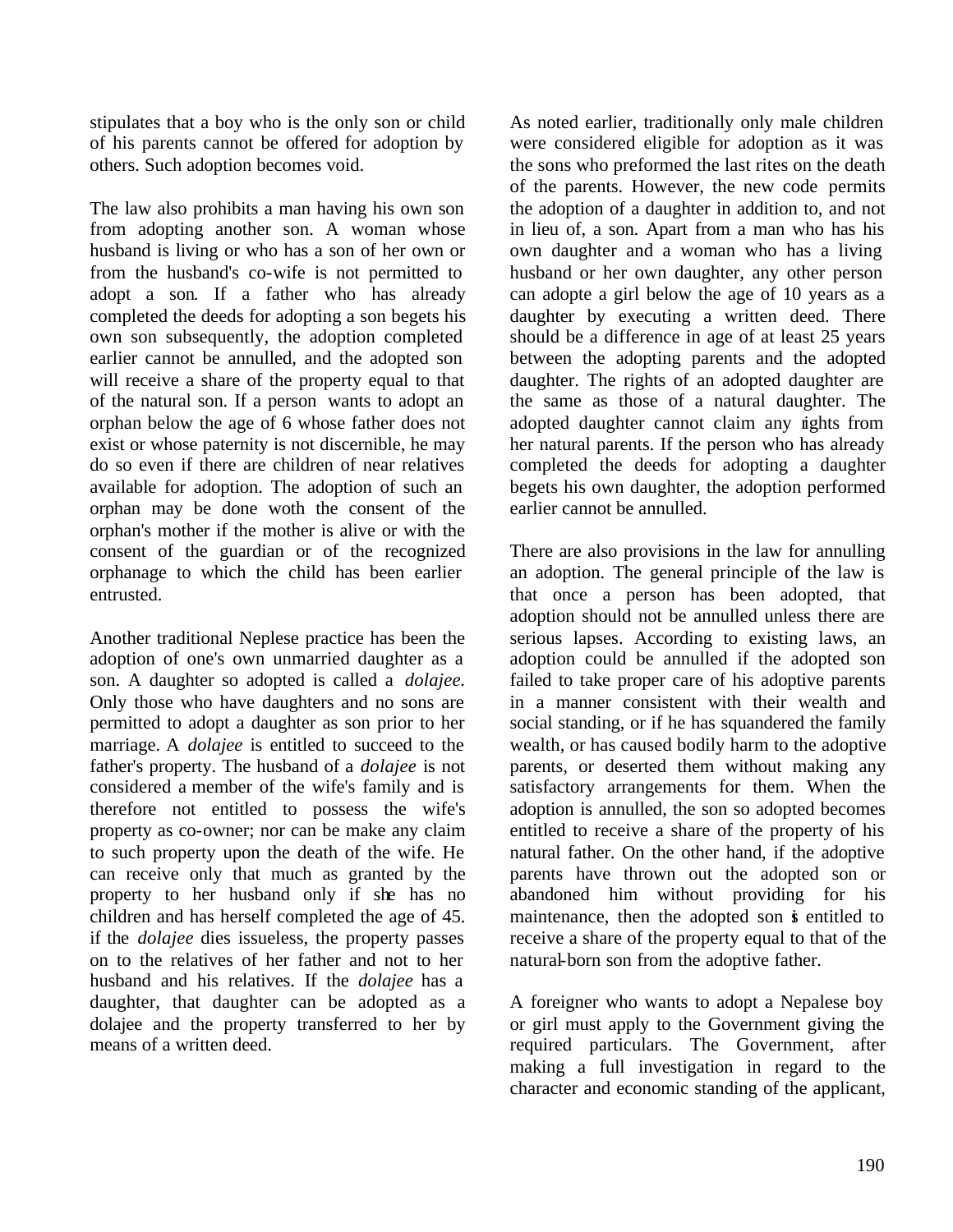may, on the recommendation of the concerned foreign government or embassy, grant permission for the adoption of the child subject to specified terms and conditions.

## 9. *Inheritance and Succession*

#### (a) *Partition*

According to the existing laws, partition of family property can be effected among living members of the family consisting of the father, mother, and sons and widowed daughters-in-law, and the share of each of these members should be equal. In the case of sons of two or more brothers living together, the partition is first made among the fathers of such sons and the co-wives are required to distribute the shares of the husbands among the sons. If the principal person dies prior to partition, his share passes on to his wife and sons. The children of a woman having no fixed husband received the share only from their mother's property until the paternity is established. A person who has become an ascetic through the performance of *vijaya homa* cannot claim a share of the property.

The law also provides that neither the wife nor the son can compel the father to partition the property during the latter's lifetime. On the other hand, if the father does not wish to partition the property, he should continue to provide maintenance for the wife and sons in keeping with his status and income.

A widow without any male issue is not entitled to demand partition with share until she attains the age of 30 years or as long as she is adequately maintained by her successors including the provision of facilities for religious observance. An unmarried daughter over thirty five years of age is also entitled to a share of the property equal to that of the son; but if this daughter subsequently gets married or elopes with someone, her share of the property will revert back to the successors.

A recent amendment to the *Mulki Ain* recognizes the concept of private property within the joint family system. According to this amendment, all earnings of family members living together and sharing the same kitchen, accruing from common property or family occupation as well as all debts incurred in this respect have to be divided equally among the eligible members. But other personal earnings of a family member through his own knowledge or skill or effort, or any gift or reward received personally from any source, or property received in succession, becomes personal to the family member concerned and such earnings or property are not liable for partition. Similarly, any family member living and taking meals separately though on the same premises shall be considered to be living separately and any earnings made or debts incurred by such a person are personal to him.

## (b) *Woman's Property*

Since the role of women in traditional Hindu Nepalese society is singular, laws relating to the management and disposal of any property belonging to a Nepalese woman are somewhat different from those applicable to a man's property. According to the existing Nepalese law, a woman may hold three kinds of property:

(i) *Daijo* or any movable or immovable property given to her by her friends and relatives on the apternal or maternal side. Any income that accrues from and any increment to such property is also considered part of *daijo.*

(ii) *Pewa* or any movable property given to her by her husband, or any of his co-sharers of property with the consent of other coshareers, or by any other relatives and friends on the husband's side. Any income that accrues from and any increment to such property is considered part of *pewa.*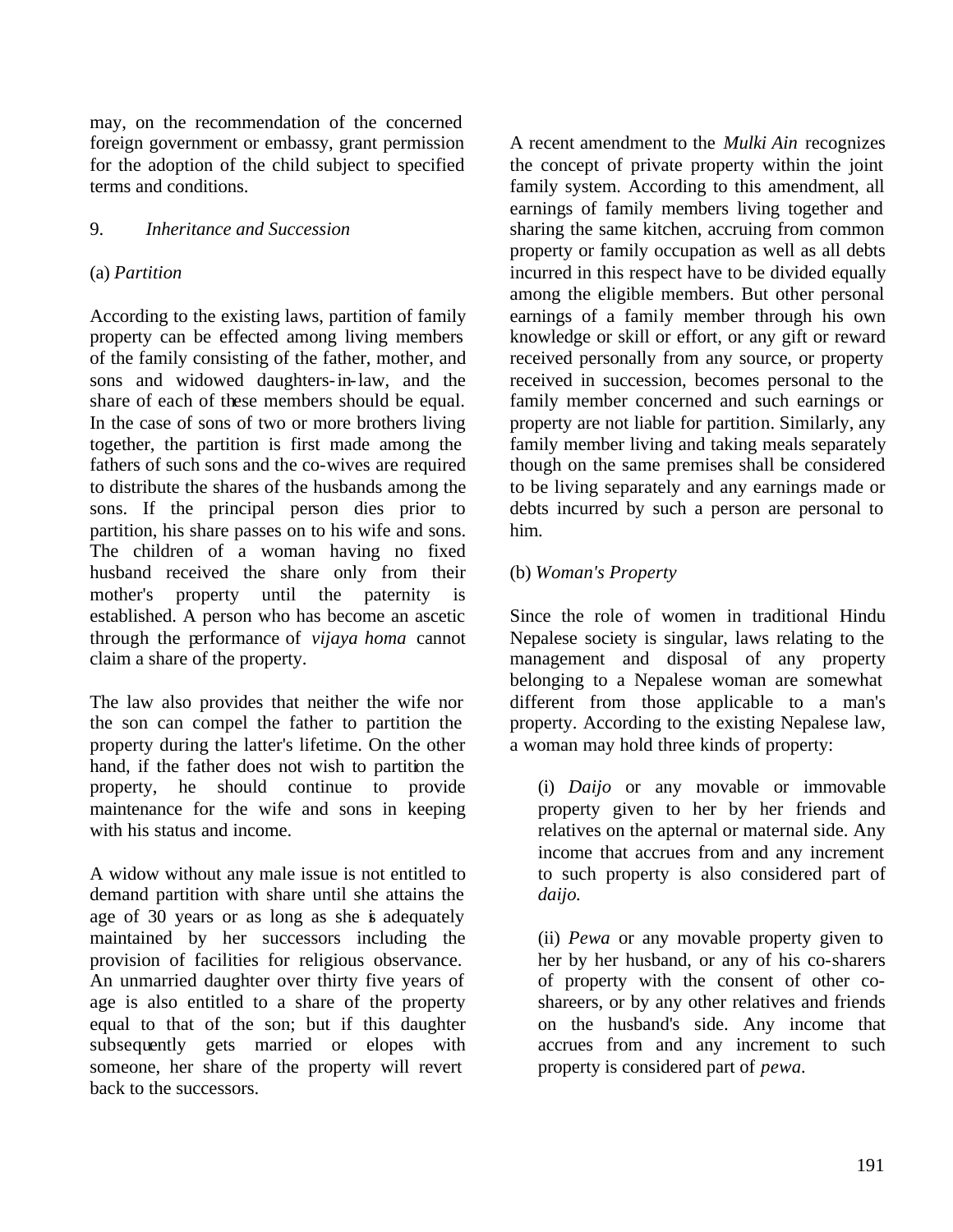(iii) *Angsa* or the share of property received at the parent's house while remaining unmarried or received at the husband's house after marriage.

A woman is free to dispose of her *daijo* and *pewa*  in any manner and at any time she pleases. She may execute a will indicating the manner in which her property should be disposed of after her death. If no such will exists, such property shall pass on to the son living with her, and thereafter to the son living separately, and if no such son exists, to the husband, and thereafter to the unmarried daughter.

Any share of the property received from the husband's side will revert back if the woman is divorced from the husband, and on the loss of chastity by the widow, such property will pass on to the successor. However, a woman, whether she is unmarried, or is married havin g a living husband, or is a widow, can dispose of the movable and immovable property she herself has acquired in any manner she please. In regard to the share of the property received by her, a woman irrespective of her marital status, could dispose of all movable property and one half of the immovable property without the consent of anyone; an the remaining half of the immovable property could be disposed of by her with the consent of her father if she is unmarried, and with the consent of her father if she is unmarried, and with the consent of her adult sons if she is married or is a widow. If a woman, after gifting or selling any of her property other than *daijo and pewa* to any male person has sexual intercourse with the same male, then such disposal becomes illegal and the property reverts back to the successor.

#### (c) *Succession*

An important objective of the joint family system is to ensure that the family property is retained within the family circle. The laws relating to succession have therefore stipulated the persons

entitled to the property of a deceased person. According to existing laws, the daughter is not entitled to receive the property in succession if the spouse or any son or son's son of the deceased is living. It is only in the absence of these nearest kin that the daughter becomes entitled to receive the property in succession. If the decreased has only daughters, the property is divided among them, the unmarried daughter receiving two thirds and the married daughter one third unit of the property. If the decreased had no children, then the *hakwala<sup>15</sup>* (successor) who has been living tighter with the decreased person is entitled to receive the property. If the decreased was not properly looked after by the spouse or by the son or son's son, or was living separately and was taken care of by the daughter or daughter's husband, the property of such decreased parent passes on to the daughter or son-in-law.

When the son has pre-decreased the decreased father, both of them having lived together or separately, and their property is to be received in succession by their daughters, then the daughter of the father and the daughter of the son will receive equal shares of the property. If all persons in immediate succession to the property have died and the property has to pass on to the daughters of these persons, then the daughters will share the property in a manner prescribed by law. In other situations, only the daughter of the eligible person who died last will be entitled to receive the property in succession. If after the partition the parent has been living together with any of the sons or daughters-in-law, then the property upon the death or that parent passes on to the son or daughter-in-law with whom the parent has been living before death.

If the decreased person has no daughter or any near *hakwala,* the property passes on to the son of the daughter. If the parent who having gone to live with any of the sons was not properly looked after by that son and therefore moved to the house of another son and dies there, then the property of that parent passes on to the son in whose house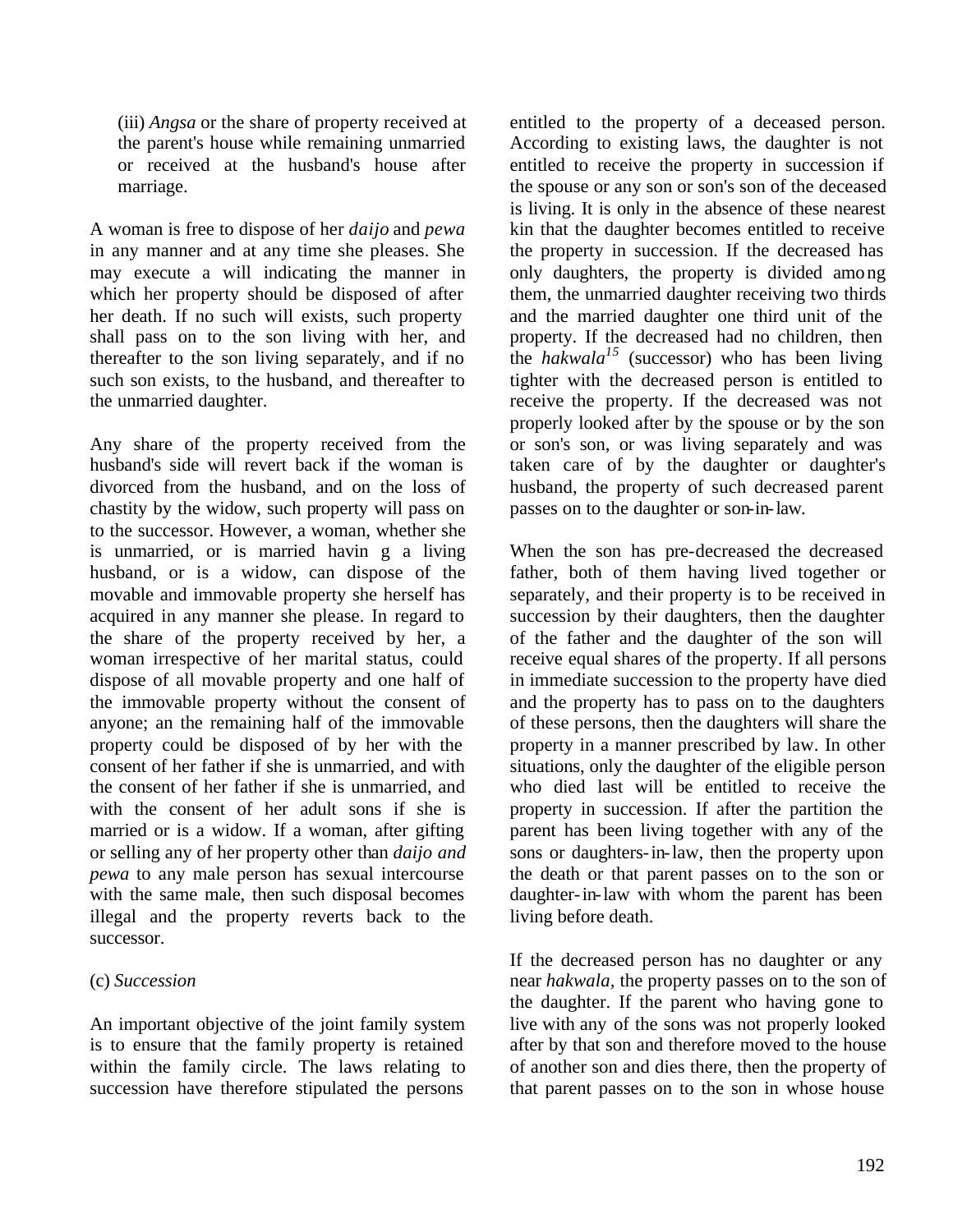the parent died. If any parent living separately or with any of the sons after partition dies, then the property passes on to the other spouse. If the wife was living separately from the husband, her property will pass to the son, or to the husband if she had no son. If the husband and son had predecreased her, then the property will pass on to the step-sons.

## 10. *Old age protection*

An important virtue of the joint family sytem is the care and protection it ensures to people in their old age. In the absence of any old age security schemes organized by the State, the sons have traditionally played the role of benefactor for the parents in their old age. It was essentially because parents in their old age depended on their grown-up sons for support that the birth of a son was anxiously awaited by the family, and the cultural preferences for sons also tended to increase the number of children. However, there have also been numerous instances when sons have failed to take care of their parents in old age. The current law contains a few provisions which are directly related to safeguarding the interests of elderly persons.

A recent amendment to the chapter on partition makes it incumbent on the parents to mention specifically in the deed relating to the partition of the family property whether they wish to live separately from their children or with any particular son or daughter; and such son or daughter must take proper care of the parents. If the income from the property of the father or mother is inadequate to maintain them, or if none of the sons or daughters or sons' sons are living together with the parents, then the son or daughter living separately should maintain and take proper care of them. Similarly, if any old person is not looked after by the spouse or by a son or son's son who are living separately, and if the old person is taken care of by a married or unmarried daughter or by the daughter's husband, then the property of the old person after death will pass on to the daughter or daughter's husband and not to the nearest *hakwala.*

According to existing laws, a person without property or unable to earn a living through any means or having no one to take care of them should be provided with one unit of ration monthly and two garments annually by the chief district officer upon recommendation of the local panchayat, and should be maintained in a government-approved institution from public funds.

According to the Civil Service Act and Civil Service Rules, any civil servant who has reached the age of 60 years and served for more than twenty years is entitled to receive a life-long pension computed on the basis of number of years of service and the salary received at the time of retirement. Officers not entitled to receive superannuation benefit are entitled to receive a sum as gratuity. Similar provisions also exist for payment of gratuity to employees in private enterprises and industries which have no pension schemes. Another programme designed to benefit employees in their old age is the Employees' Provident Fund. Each employee contributes 10 per cent of his salary to the Fund, the contribution being deducted compulsorily from his monthly pay. An equal amount is contributed by the employer, and the total amount contributed together with approved interest is refunded to the employee on termination of service.

## **C. Measures Affecting Quality of Life**

The main concern of the Government, as stated in the preamble to the Constitution, is the happiness and prosperity of the people. To this end, the Government has over the years been formulating and implementing a series of public welfare programmes in the field of employment, health, education, etc. Some aspects of these programmes are discussed in the sections that follow.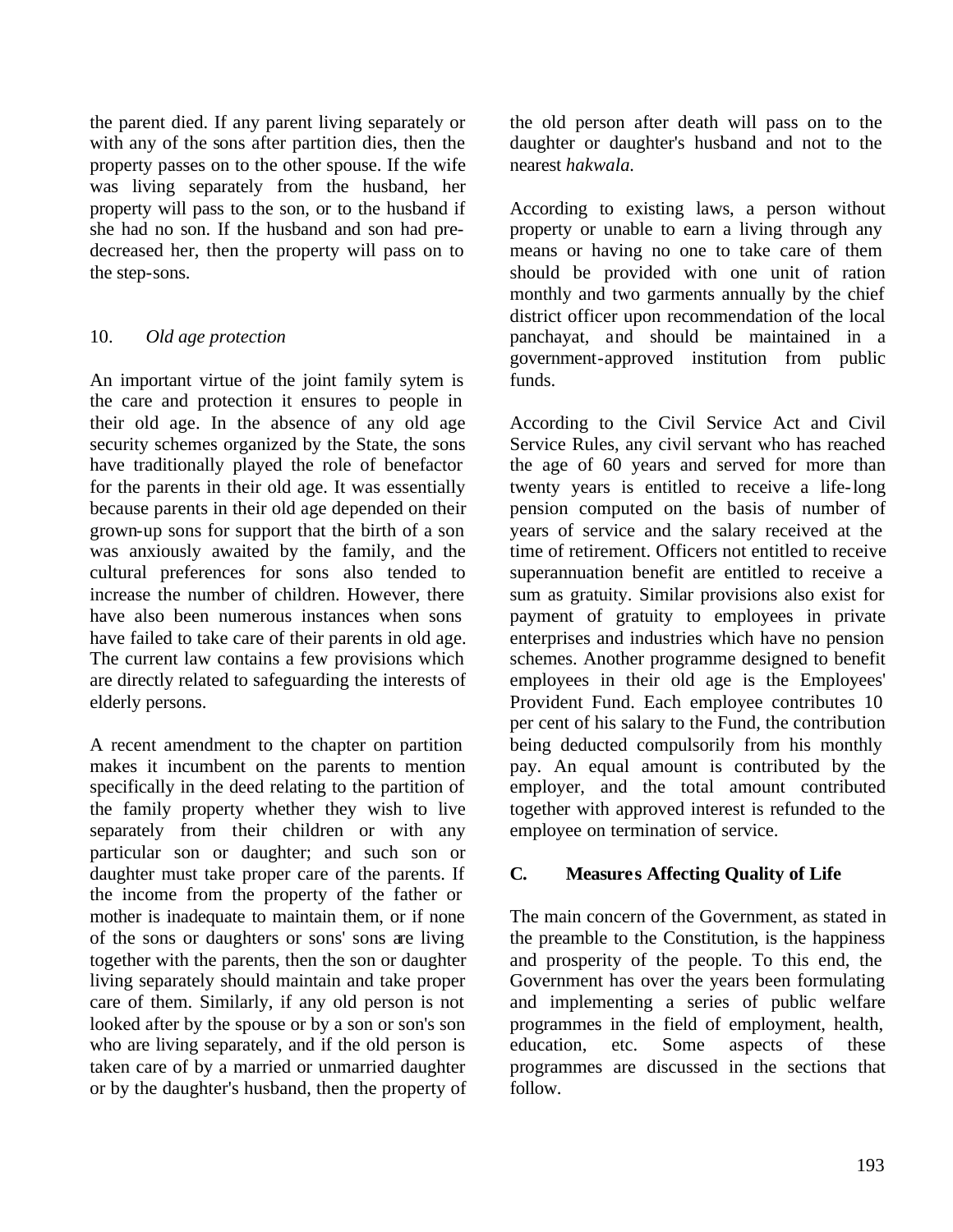## 1. *Employment benefit programme*

The Civil Service rules provide for security of employment and opportunities for promotion. Employees are entitled to leave with pay in addition to public holidays. Female employees are also entitled to maternity leave. Similar privileges are also available to employees of public enterprises.

The person and gratuity benefits accruing to employees have been discussed in the earlier section. It may be noted that if an employee who has completed twenty years f service and is entitled to a pension dies before reaching the compulsory retirement age of sixty, that amount of pension he or she would have been drawing had he or she been alive would be given for seven years to his or her nearest relative living together. All other benefits such as payment in lieu of accumulated leave, expenses incurred in treatment for physical disability and deformity which the decreased employer would have been entitled to are also given to the relative concerned.

If as a result of an accident while on duty an employee is grievously hurt, deformed on disability pension in addition to his normal pension. He may also receive financial assistance up to NRs 10,000 and all medical expenses, these extra benefits being available to the employee irrespective of whether he remains in service or not. If an employee dies as a result of an accident while on duty, the next of kin will be entitled to receive a monthly pension for life and a lump sum grant. Each child of the employee will also receive an annual education stipend until he/she reaches 18 years and a monthly stipend until he/she is 21 years of age.

According to the Factory Workers Act, no labourer should be required t work for more than 44 hours per week and should be provided with a holiday for one and one half days per week. No labourer should be compelled to work for more than eight hours per day, and in factories no labourer should be required to work for more than five hours at a stretch without a break of half an hour. If a labourer is required to work more than the stipulated hours, then the overtime work should be remunerated at one and half times the rate for normal work.

The Factory Workers Rules provide, among other things, for maternity leave with pay of 45 days before and after delivery, such leave being granted only twice during the total period of service. The law also requires factory owners to establish crèches for children under six years of female employees and to provide the services of a trained nurse and milk and feed in specified quantity. Nursing mothers should be provided with opportunities to nurse and breastfeed the infant. Females cannot be engaged for work between 6 p.m. and 6 a.m.

## 2. *Public health programme*

By and large, the hospitals and health facilities in Nepal are managed and regulated by the Government. Generally, health service is provided free of charge in the public hospitals of the country. Besides curative services, the Government has also launched a number of special health projects such as malaria eradication, leprosy control, smallpox eradication, family planning and maternal child health.

The existing laws also stipulate that only a doctor or *vaidiya* who has obtained the necessary qualifications and is duly certified is entitled to treat patients, prescribe medicines and perform surgery.<sup>16</sup> Before performing any surgery, the doctor or *vaidiya* should obtain the consent of the patient if he is an adult and is in his senses, or from the guardian if the patient is senseless or is a minor.

The Drug Act was enacted recently to prevent misuse or abuse of drugs and their components, to stop any false or misleading information being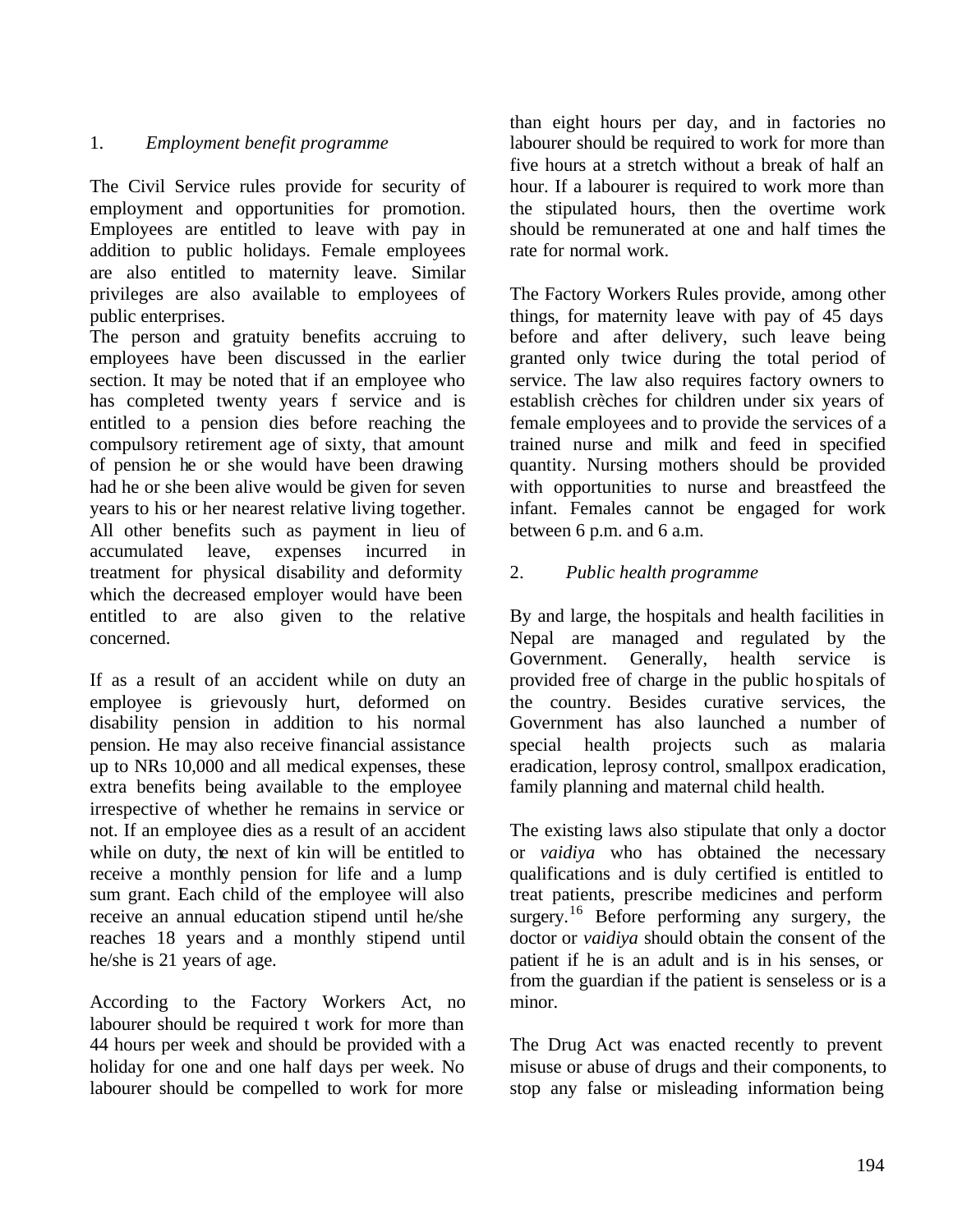given in regard to the use and administration of such drugs, and to control the production, sale, distribution, import, export, storage and consumption of unsafe, ineffective and poor quality drugs. Similarly, the Narcotic Drugs Control Act was promulgated to control the plantation, production, manufacture, sale, purchase, storage, transportation and consumption of all types of narcotic drugs.

The Family Planning Maternal and Child Health Project of the Government and the Family Planning Association are formulating and implementing programmes for propagating and providing family planning services. The mobile units of the Project and of the Association provide advice and vasectomy and tubectomy services and distribute contraceptive devices. It may, however, be noted that while the activities of the Project which are organized under the Development Board Act have legal sanctions, the activities of the Association which is a voluntary organization have no legal basis.

## 3. *Public education*

Until 1972, the educational system of the country was geared to providing education for education's sake and not to meet the national needs of socioeconomic development. However, with the passing of the Education Act and the Tribhuvan University Act there have been dramatic changes in the country's educational system.

The Education Act, 2028, regulates the operation of pre-primary, primary, lower secondary and secondary schools. All primary education throughout the kingdom has been provided free since 1975, and since 1979 textbooks have been distributed free of cost to the primary level students. The regulations to be made under this Act will govern examinations, extra-curricular activities, hostels, libraries, co-education, adulteducation, and conditions of service of teachers and head masters.

The Tribhuvan University Act, 2028, governs the activities of Tribhuvan University which was established in 1959 for the purpose of providing the necessary manpower required for national development, encouraging the socio-economic development of the country, consolidating national unity and building up a sense of loyalty and devotion to the king and the country, and to augment learning and research in the fields or arts, science and other professions.

The Government has been conducting an intensive adult literacy programme at the local level with the co-operation of the panchayats, professional organizations and local schools. Any illiterate person over the age of 14 could enroll himself in this programme of classes over a sixmonth period. The programme also includes instruction on hygiene, agriculture, cottage industry, family planning and nationalism.

## **D. Direct Fertility Control Measures**

## 1. *Contraception*

The traditional Hindu system regarded the act of conceiving and begetting children not as a simple human biological function but as a divine process operated through the human body. Hence any act that intervened with the natural process was considered as being against the wishes of God or as obstructing the process designed by God, and thus did not receive religious and social sanction. In such a context, the whole process of family planning is operating under the guise of medical necessity and there is no specific legislation to control, regulate or promote the production, sale, import or use of contraceptives.

Since the practice of contraception was introduced into the country through government programmes, and the contraceptives used are made available through international assistance, it was not deemed necessary to frame any rules to regulate the import and distribution of contraceptives. No customs duty or import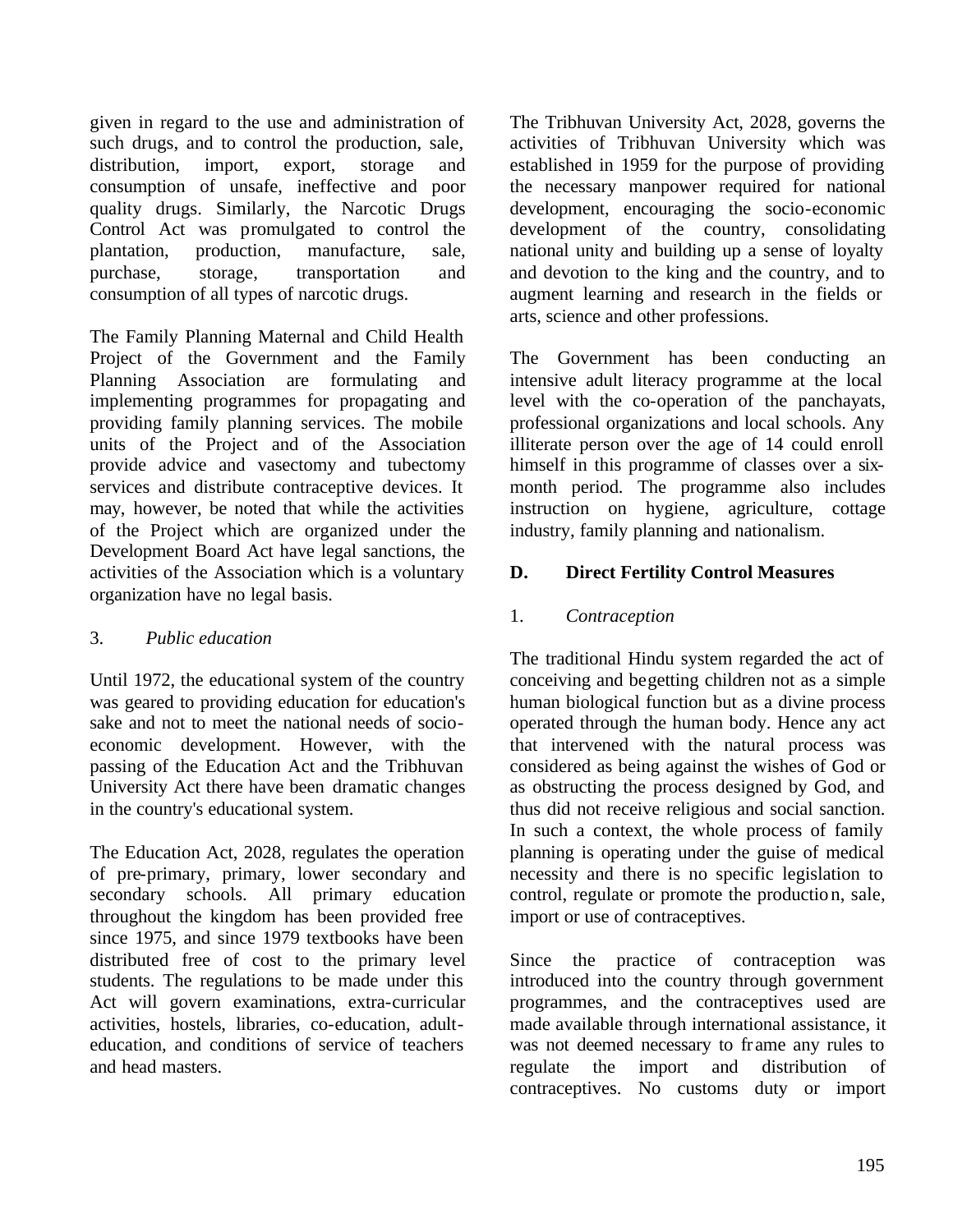restrictions are at present applicable to contraceptives. However, in order to facilitate the implementation of the government programme and to establish the necessary institutional framework, the programme was brought within the Development Board Act by the issuance of appropriate notice. The pills are considered medicine and the sale, distribution and use of pills are subject to the same conditions applicable to medicines. The insertion of IUDs is carried out at medical institutions run by or in consonance with the government.

## 2. *Sterilization*

In Nepal, there is no specific legal provision which permits sterilization to be performed on a person by a registered medical practitioner or paramedical person. No one can compel anyone to sterilize another or oneself. Sterilization is a voluntary act on the part of both the person sterilized and the doctor performing sterilization and is done with proper care and the written consent of the persons concerned. But the law does not permit any one to cause bodily harm to another person even with his consent.

It would appear that vasectomy cannot strictly be performed since according to the new code, any act rendering any person impotent by depriving him of the effectiveness of any of his organs is considered causing grievous hurt and is punishable with imprisonment of eight years and a fine of NRs 1,000. Similarly, tubectomy may also be considered a deprivation of part of the body with a weapon causing wound and pain and would be covered by section 7 of the chapter on Assault, which states that anyone causing bodily injury other than grievous hurt by breaking, dismembering or detaching any limb or part of the body shall be punished with six months imprisonment and a fine of NRs 200 if such limb or part of the body returns to normal function, or an imprisonment of one year and a fine of NRs 400 if the limb or part of body cannot resume its normal function.

However, according to the chapter on Medical Practice, it is mandatory that all surgical operations including vasectomy and tubectomy should be performed only with the consent of the party. Hence the criminal liability of the doctor performing such surgical operation comparatively less unless it is proved to be a negligent act. The chapter on Medical Practices also specifies that no surgical operation can be performed in premises which do not have proper sanitary and hygienic facilities.

Although by law the consent of the spouse need not be obtained for sterilization operations, the clinics run by the Maternal and Child Health Project require that the consent of the husband be obtained in regard to tubectomy operations, and that the husband must also indicate his wife's consent for vasectomy. There is no legal barrier as to the age of the person to be sterilized. Generally, it is difficult for an unmarried person or a childless person to get sterilized.

3. *Abortion*

The present law prohibits generally and permits exceptionally the act of abortion. According to the relevant provisions of *Mulki Ain,* any one who aborts or causes to abort or aids to abort shall be liable to punishment, except when the abortion is caused for benevolent reasons. So far, there does not appear to be any judicial interpretation of this section, but the wording in Nepali provides clearly that whenever an abortion is performed for benevolent reasons, it is a permissible action. Of course, the benevolent reason could be social, economic, moral, physical or psychological in nature and if these wide connotations are accepted, then any abortion could be interpreted to be legal.

The law also provides that if any act of vengeance carried out on a pregnant woman by any person results in an abortion even though there was no intention to cause abortion, that person is guilty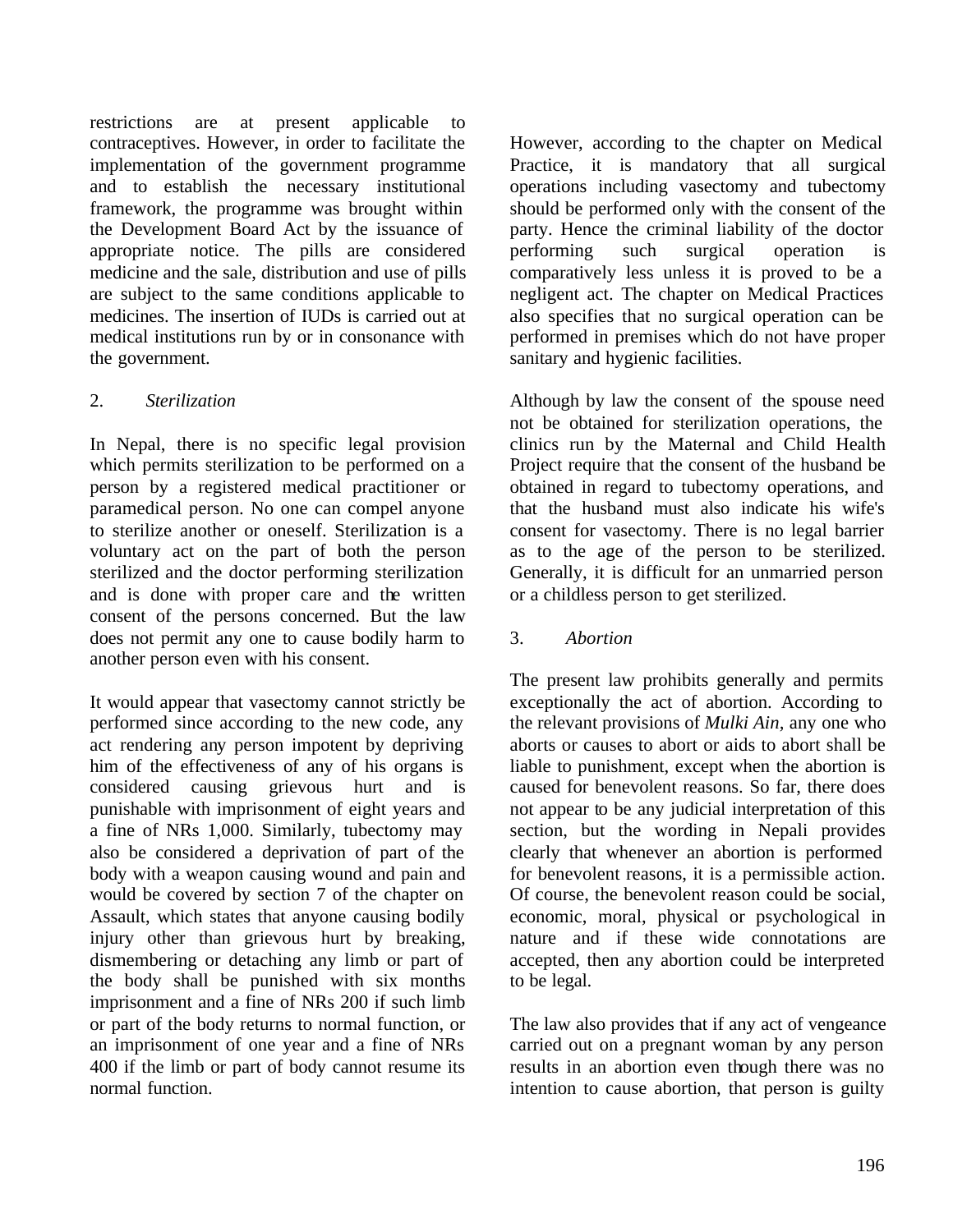of the offence of abortion. The penalty imposed for abortion varies according to whether the consent of the woman was obtained or not and the number of months she was pregnant. If the abortion has been carried out without the consent of the pregnant woman, the offender is punished with imprisonment for two years if the foetus was up to six months old, and for three years if the foetus was over six months old. If the abortion was carried out with the consent of the woman concerned, then both the person performing the abortion and the woman who was aborted are punished with imprisonment for one year if the foetus was less than six months old, and for one and a half years if the foetus was over six months old. If an attempt to abort does not result in abortion, or if the child is born alive, the punishment is halfed.

The Medical Council Act and the rules made under this Act have prescribed tat no abortion should be carried out except for health reasons. Before performing an abortion for reasons of health, the doctor should consult and obtain the views of another doctor. The abortion can be performed only if both doctors agree that in case the pregnancy was not terminated there was every possibility of danger to the life of the mother or that the child when born would be deformed or mentally retarded.

There is no legal provision to permit abortion of the pregnancy occurring in a minor, or resulting from rape or incestuous relationship or for eugenic considerations. Although a raped woman is entitled to kill the rapist with any weapon within an hour of the offence, the law does not permit her to abort any pregnancy resulting from such rape.

## **E. Collection of Demographic Data**

## 1. *Census law*

National censuses conducted at intervals of about 10 years are the principal source of demographic

data in Nepal. The first legislative action to authorize the collection of data through a census was the enactment of the National Census Act 2013. But it was soon replaced by the Statistics Act of 2015 which authorized the collection of data from all sources and at various intervals.

The preamble to the Statistics Act emphasizes the need for the Government to establish an institutional framework to formulate policies aimed at maximizing the people's welfare, to increase the administrative efficiency of government departments, to obtain factual knowledge of the nation's economic situation and manage the system of data collection and to compile, analyze and publish such statistics. The Act authorizes the Government to issue notice about collection of statistics and require the concerned persons to supply the statistics, to examine existing records on any person and to ask relevant questions. The Act also provides for the establishment of a Central Bureau of Statistics to perform the functions relating to the collection, analysis and publication of such information. The Bureau is also empowered to act as a clearinghouse for statistical information and controller of all such activities within the kingdom and as the agency for certifying the statistical information received.

The rules of the Statistics Act specify the rights and duties of the Director and of the Bureau. The Director is responsible for conducting the national census.

## 2. *Vital Registration Act*

The task of registering births, deaths, marriages, divorces and change of residence occurring among Nepalese citizens was entrusted to the village and town panchayats in 1961 and 1962 through the laws governing these panchayats. However, the task was not performed adequately and with all seriousness by these bodies. It is even doubtful whether any registers were maintained at these offices. In order to rectify